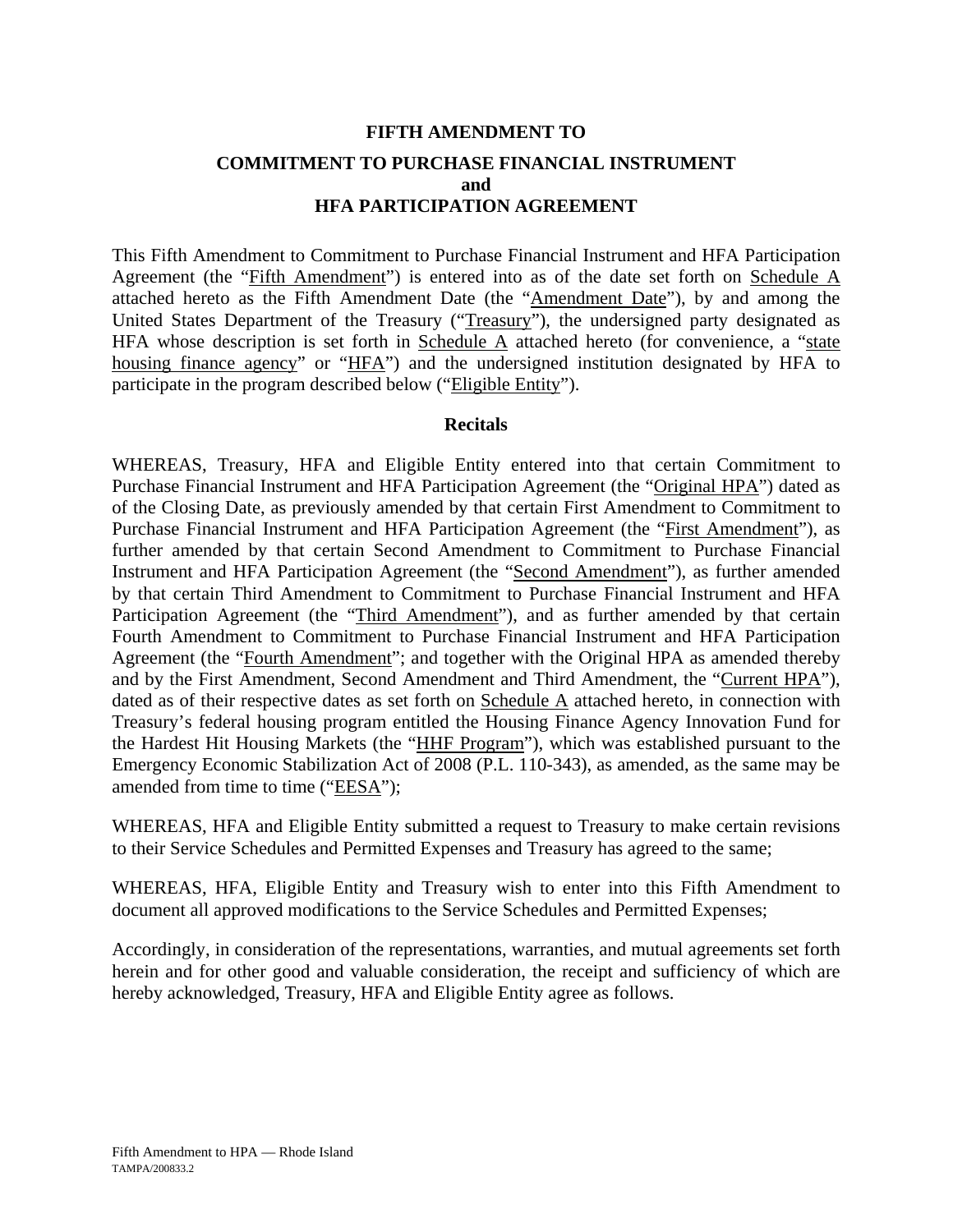## **Agreement**

## **1. Amendments**

A. Definitions. All references in the Current HPA to the "Agreement" shall mean the Current HPA, as further amended by this Fifth Amendment; and all references in the Current HPA to Schedules A, B or C shall mean the Schedules A, B or C attached to this Fifth Amendment. All references herein to the "HPA" shall mean the Current HPA, as further amended by this Fifth Amendment.

B. Schedule A. Schedule A attached to the Current HPA is hereby deleted in its entirety and replaced with Schedule A attached to this Fifth Amendment.

C. Schedule B. Schedule B attached to the Current HPA is hereby deleted in its entirety and replaced with Schedule B attached to this Fifth Amendment.

D. Schedule C. Schedule C attached to the Current HPA is hereby deleted in its entirety and replaced with Schedule C attached to this Fifth Amendment.

#### **2. Representations, Warranties and Covenants**

A. HFA and Eligible Entity. HFA and Eligible Entity, each for itself, make the following representations, warranties and covenants to Treasury and the truth and accuracy of such representations and warranties and compliance with and performance of such covenants are continuing obligations of HFA and Eligible Entity, each as to itself. In the event that any of the representations or warranties made herein cease to be true and correct or HFA or Eligible Entity breaches any of its covenants made herein, HFA or Eligible Entity, as the case may be, agrees to notify Treasury immediately and the same shall constitute an Event of Default under the HPA.

(1) HFA and Eligible Entity each hereby certifies, represents and warrants as of the date hereof that each of the representations and warranties of HFA or Eligible Entity, as applicable, contained in the HPA are true, correct, accurate and complete in all material respects as of the date hereof. All covenants of HFA or Eligible Entity, as applicable, contained in the HPA shall remain in full force and effect and neither HFA, nor Eligible Entity is in breach of any such covenant.

(2) Eligible Entity has the full corporate power and authority to enter into, execute, and deliver this Fifth Amendment and any other closing documentation delivered to Treasury in connection with this Fifth Amendment, and to perform its obligations hereunder and thereunder.

(3) HFA has the full legal power and authority to enter into, execute, and deliver this Fifth Amendment and any other closing documentation delivered to Treasury in connection with this Fifth Amendment, and to perform its obligations hereunder and thereunder.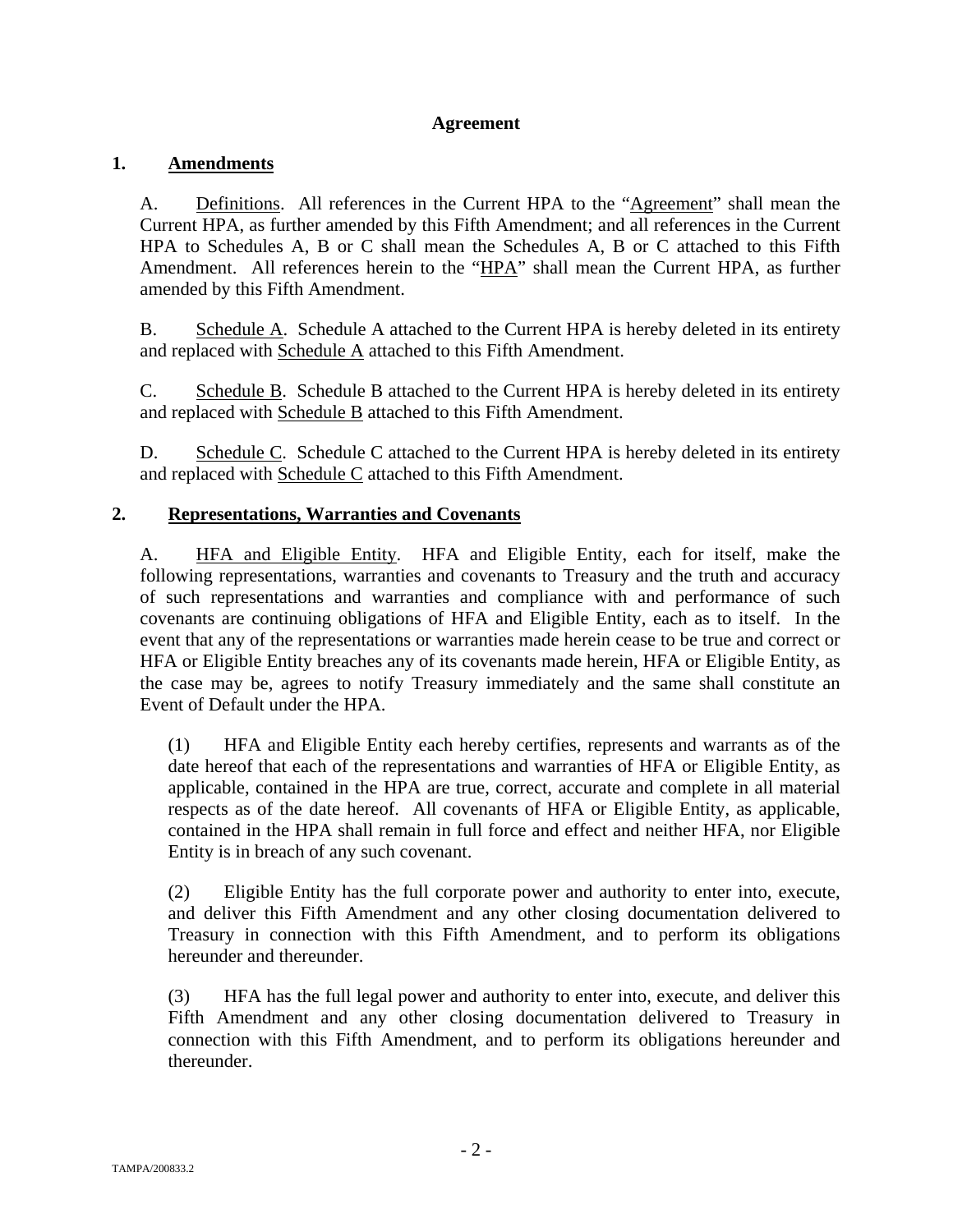# **3. Miscellaneous**

A. The recitals set forth at the beginning of this Fifth Amendment are true and accurate and are incorporated herein by this reference.

B. Capitalized terms used but not defined herein shall have the meanings ascribed to them in the HPA.

C. Any provision of the HPA that is determined to be prohibited or unenforceable in any jurisdiction shall, as to such jurisdiction, be ineffective to the extent of such prohibition or unenforceability without invalidating the remaining provisions of the HPA, and no such prohibition or unenforceability in any jurisdiction shall invalidate such provision in any other jurisdiction.

D. This Fifth Amendment may be executed in two or more counterparts (and by different parties on separate counterparts), each of which shall be deemed an original, but all of which together shall constitute one and the same instrument. Facsimile or electronic copies of this Fifth Amendment shall be treated as originals for all purposes.

## [SIGNATURE PAGE FOLLOWS; REMAINDER OF PAGE INTENTIONALLY LEFT BLANK]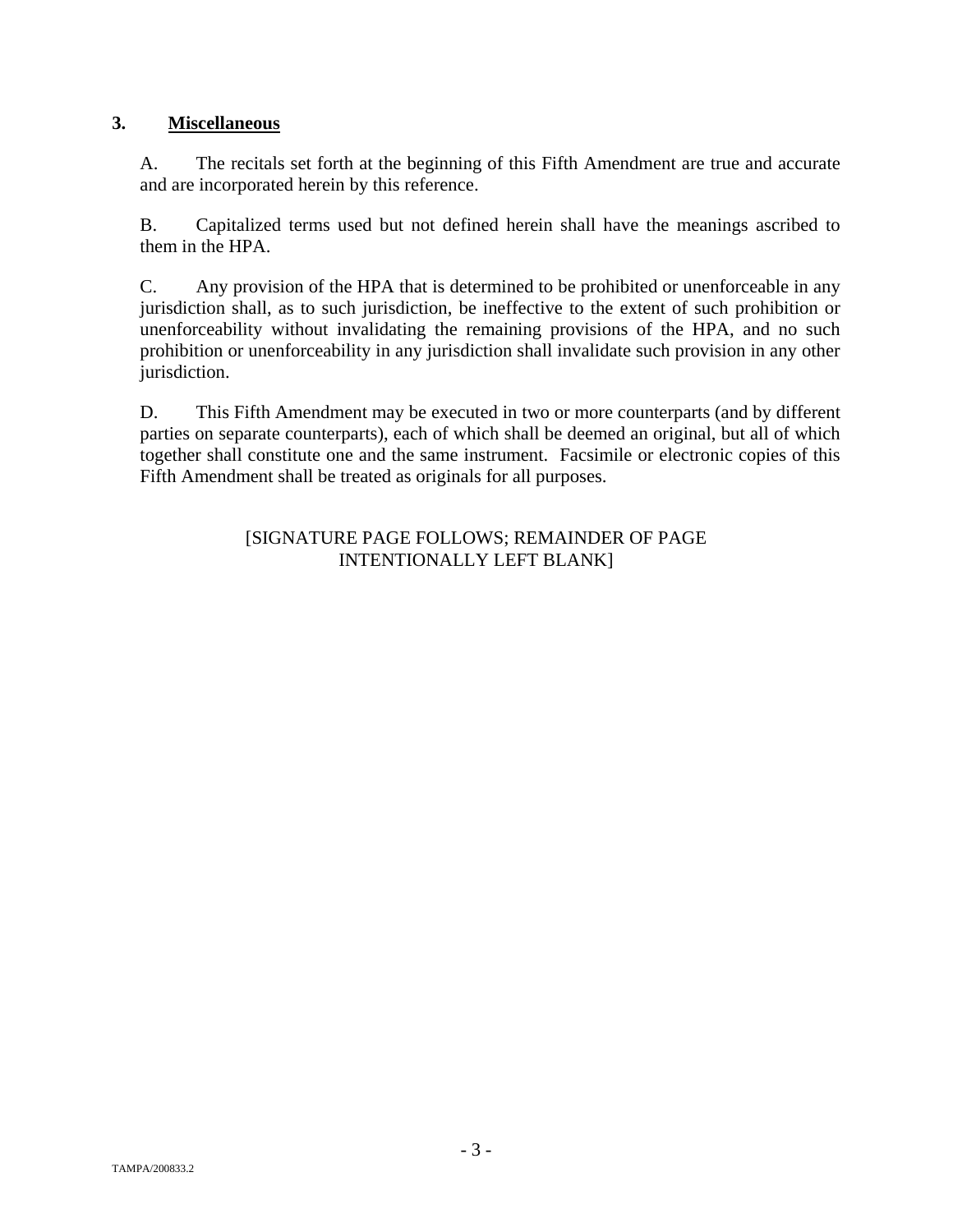**In Witness Whereof**, HFA, Eligible Entity and Treasury by their duly authorized officials hereby execute and deliver this Fifth Amendment to Commitment to Purchase Financial Instrument and HFA Participation Agreement as of the Amendment Date.

#### **HFA**: **TREASURY**:

### RHODE ISLAND HOUSING AND MORTGAGE FINANCE CORPORATION

UNITED STATES DEPARTMENT OF THE **TREASURY** 

By:  $/s/Richard Godfrey$  By: Name: Richard Godfrey Name: Timothy G. Massad

Title: Executive Director Title: Assistant Secretary for Financial Stability

#### **ELIGIBLE ENTITY**:

RHODE ISLAND HOUSING AND MORTGAGE FINANCE CORPORATION

By: /s/ Richard Godfrey Name: Richard Godfrey Title: Executive Director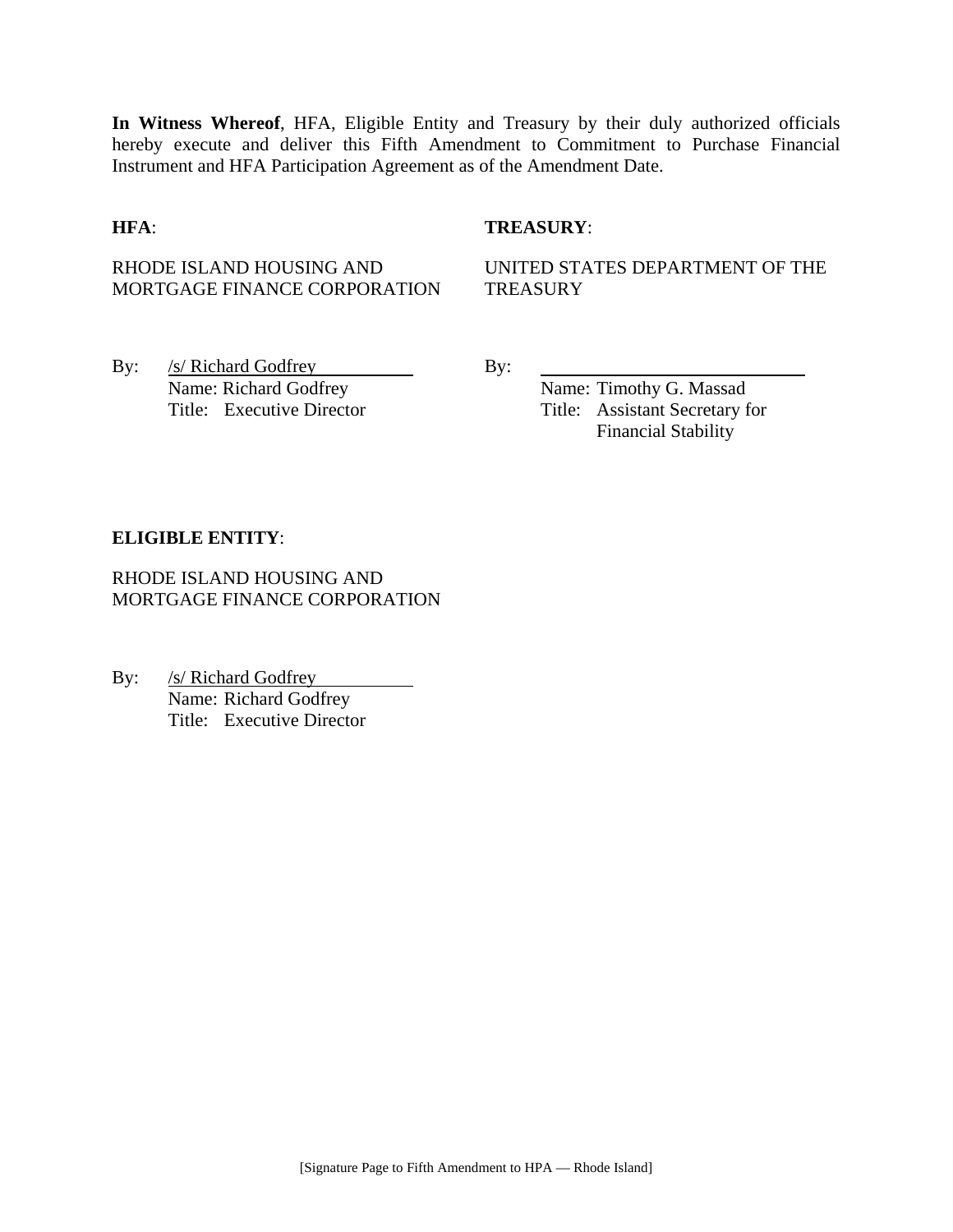In Witness Whereof, HFA, Eligible Entity and Treasury by their duly authorized officials hereby execute and deliver this Fifth Amendment to Commitment to Purchase Financial Instrument and HFA Participation Agreement as of the Amendment Date.

**TREASURY:** 

**TREASURY** 

#### HFA:

### RHODE ISLAND HOUSING AND MORTGAGE FINANCE CORPORATION

By:

By:

UNITED STATES DEPARTMENT OF THE

Name: Timothy G. Massad Title: Assistant Secretary for **Financial Stability** 

#### **ELIGIBLE ENTITY:**

Name:

Title:

RHODE ISLAND HOUSING AND MORTGAGE FINANCE CORPORATION

By:

Name: Title:

[Signature Page to Fifth Amendment to HPA — Rhode Island]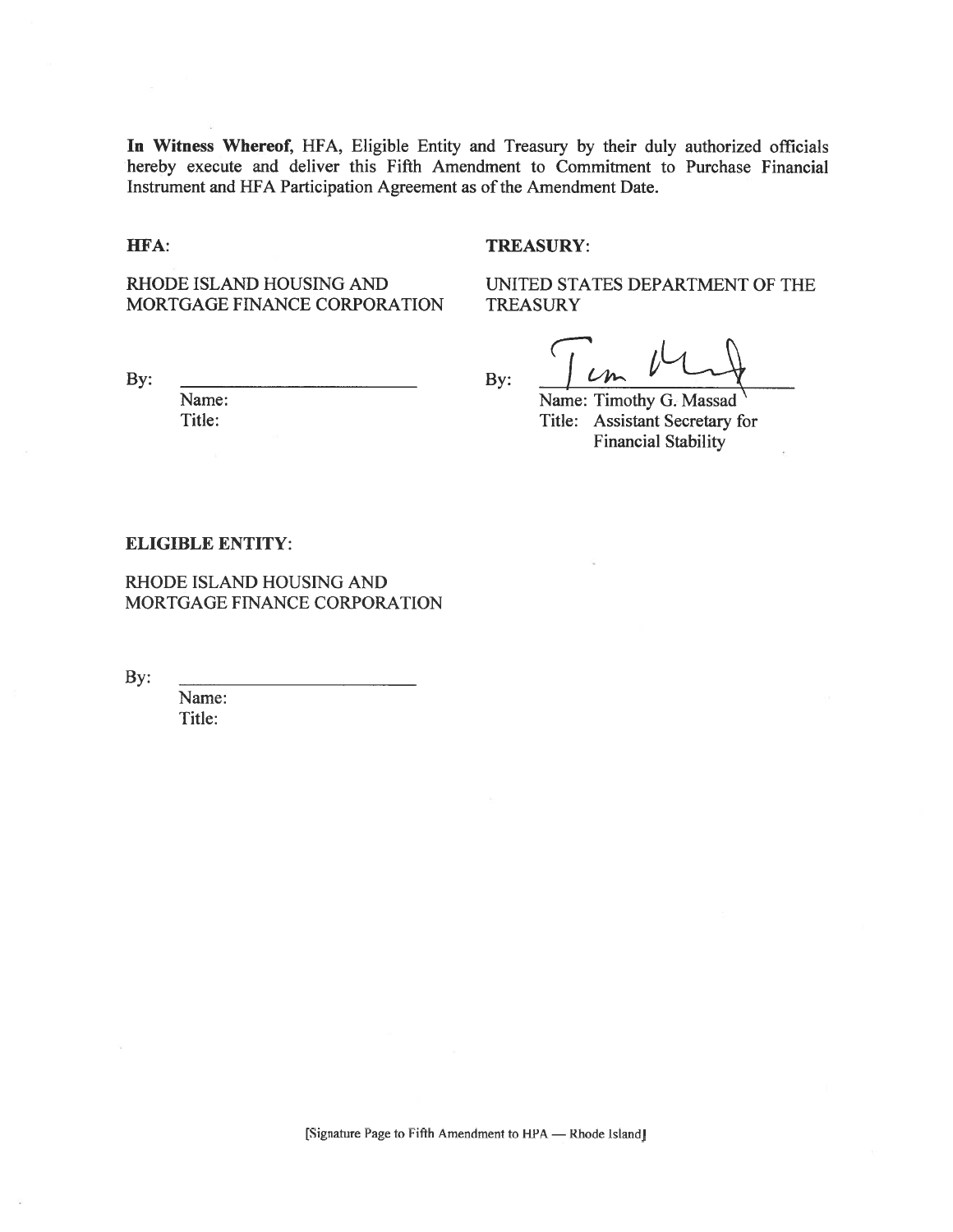# **EXHIBITS AND SCHEDULES**

Schedule A Basic Information<br>Schedule B Service Schedules

Schedule B Service Schedules<br>Schedule C Permitted Expenses

Permitted Expenses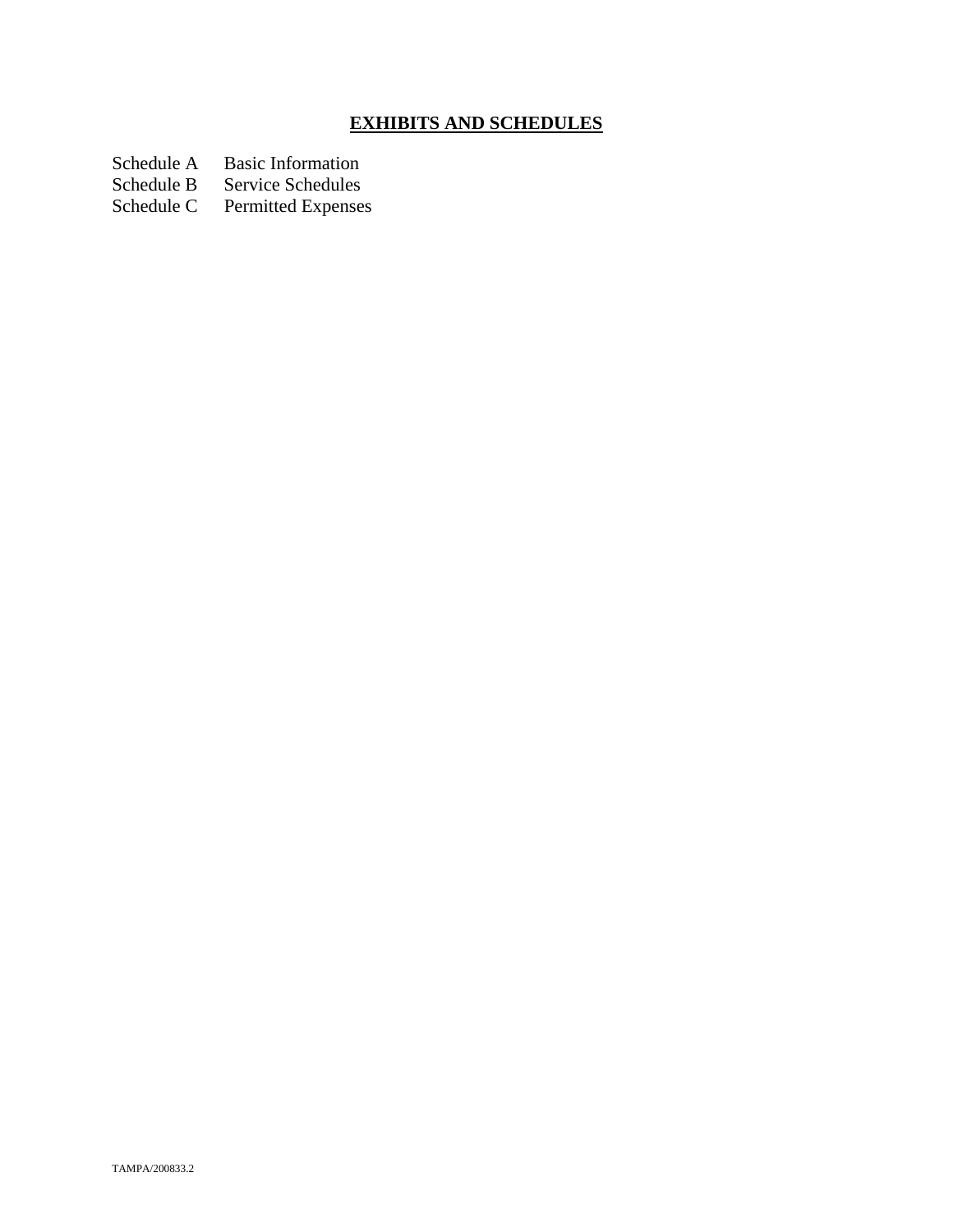### **SCHEDULE A**

# **BASIC INFORMATION**

| Eligible Entity Information:            |                                                                                                                                                                                                                            |
|-----------------------------------------|----------------------------------------------------------------------------------------------------------------------------------------------------------------------------------------------------------------------------|
| Name of the Eligible Entity:            | Rhode Island Housing and Mortgage Finance Corporation                                                                                                                                                                      |
| Corporate or other organizational form: | a public corporation of the state of Rhode<br>Island, established and existing under the<br>Rhode Island Housing and Mortgage Finance<br>Corporation Act, as amended Chapter 42-55,<br>State of Rhode Island General Laws. |
| Jurisdiction of organization:           | Rhode Island                                                                                                                                                                                                               |
| Notice Information:                     |                                                                                                                                                                                                                            |

The Teres in the Agreement to the term "HFA" shall mean the Rhode Island Housing and Mortgage Finance Corporation ("Rhode Island Housing") in its capacity as HFA as such term is used in the Agreement; and references in the Agreement to the term "Eligible Entity" shall mean Rhode Island Housing, in its capacity as Eligible Entity as such term is used in the Agreement.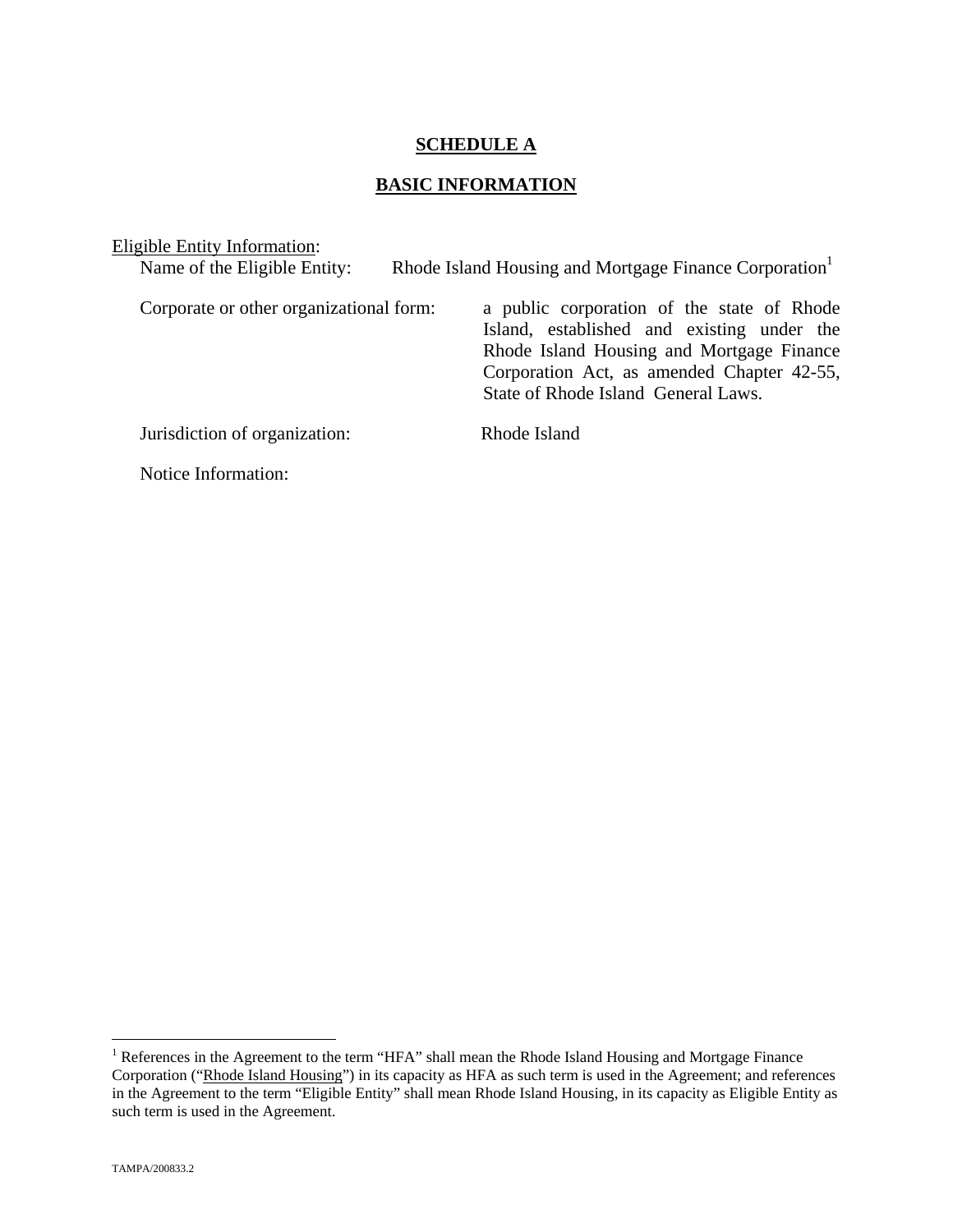| HFA Information:                                                             |                                                                                                                                                                                                                            |
|------------------------------------------------------------------------------|----------------------------------------------------------------------------------------------------------------------------------------------------------------------------------------------------------------------------|
| Name of HFA:                                                                 | Rhode Island Housing and Mortgage Finance Corporation <sup>1</sup>                                                                                                                                                         |
| Organizational form:                                                         | a public corporation of the state of Rhode<br>Island, established and existing under the<br>Rhode Island Housing and Mortgage Finance<br>Corporation Act, as amended Chapter 42-55,<br>State of Rhode Island General Laws. |
| Date of Application:                                                         | May 27, 2010                                                                                                                                                                                                               |
| Date of Action Plan:                                                         | September 1, 2010                                                                                                                                                                                                          |
| Notice Information:                                                          | Same as notice information for Eligible Entity.                                                                                                                                                                            |
| <b>Program Participation Cap:</b>                                            | \$79,351,573.00                                                                                                                                                                                                            |
| Portion of Program Participation Cap<br>Representing Original HHF Funds:     | \$43,000,000.00                                                                                                                                                                                                            |
| Portion of Program Participation Cap<br>Representing Unemployment HHF Funds: | \$13,570,770.00                                                                                                                                                                                                            |
| Permitted Expenses:                                                          | \$11,568,830.00                                                                                                                                                                                                            |
| <b>Closing Date:</b>                                                         | August 3, 2010                                                                                                                                                                                                             |
| <b>First Amendment Date:</b>                                                 | September 23, 2010                                                                                                                                                                                                         |
| <b>Second Amendment Date:</b>                                                | September 29, 2010                                                                                                                                                                                                         |
| <b>Third Amendment Date:</b>                                                 | December 16, 2010                                                                                                                                                                                                          |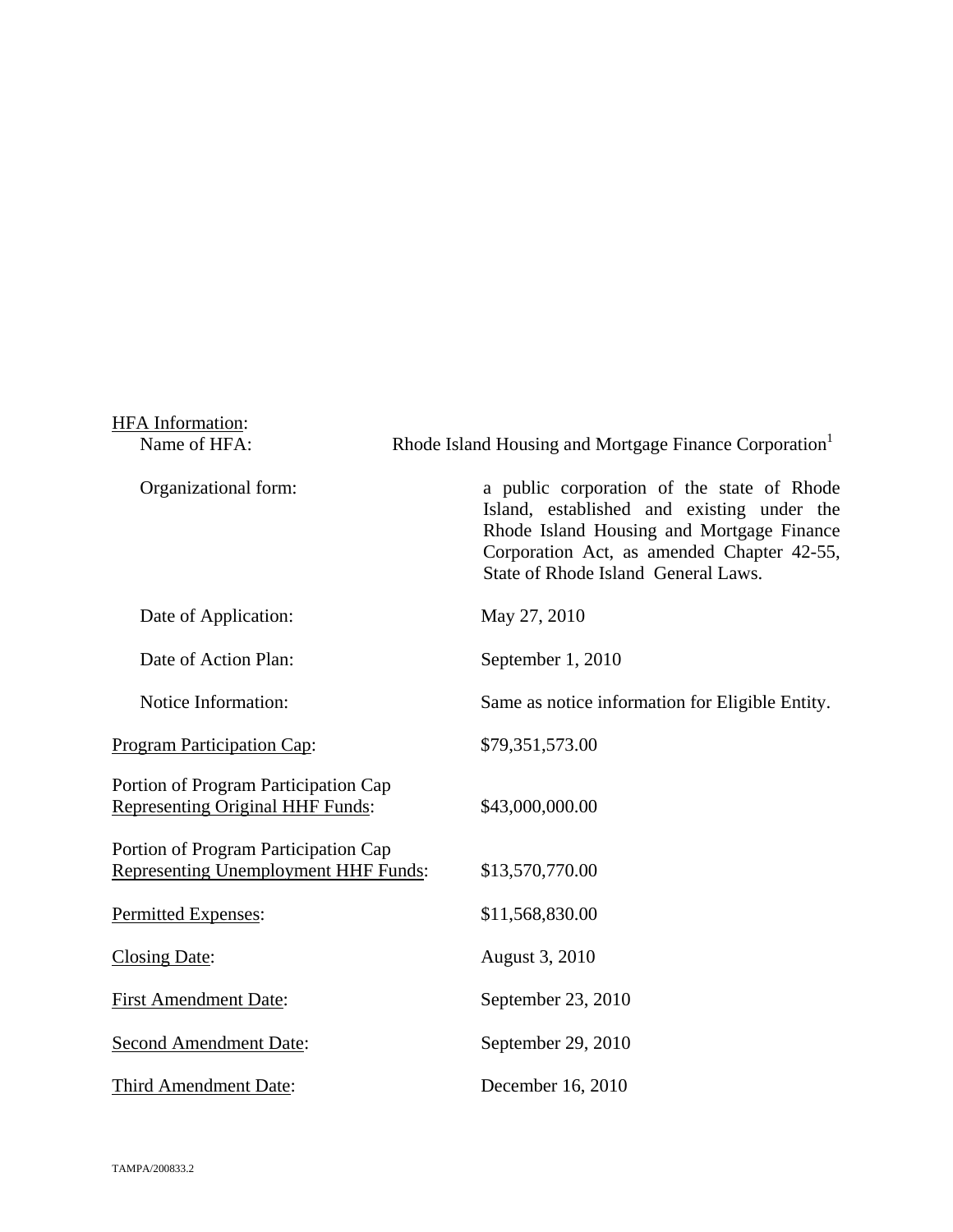Fourth Amendment Date: May 25, 2011

Fifth Amendment Date: January 25, 2012

Eligible Entity Depository Account Information: See account information set forth in the

Depository Account Control Agreement between Treasury and Eligible Entity regarding the HHF Program.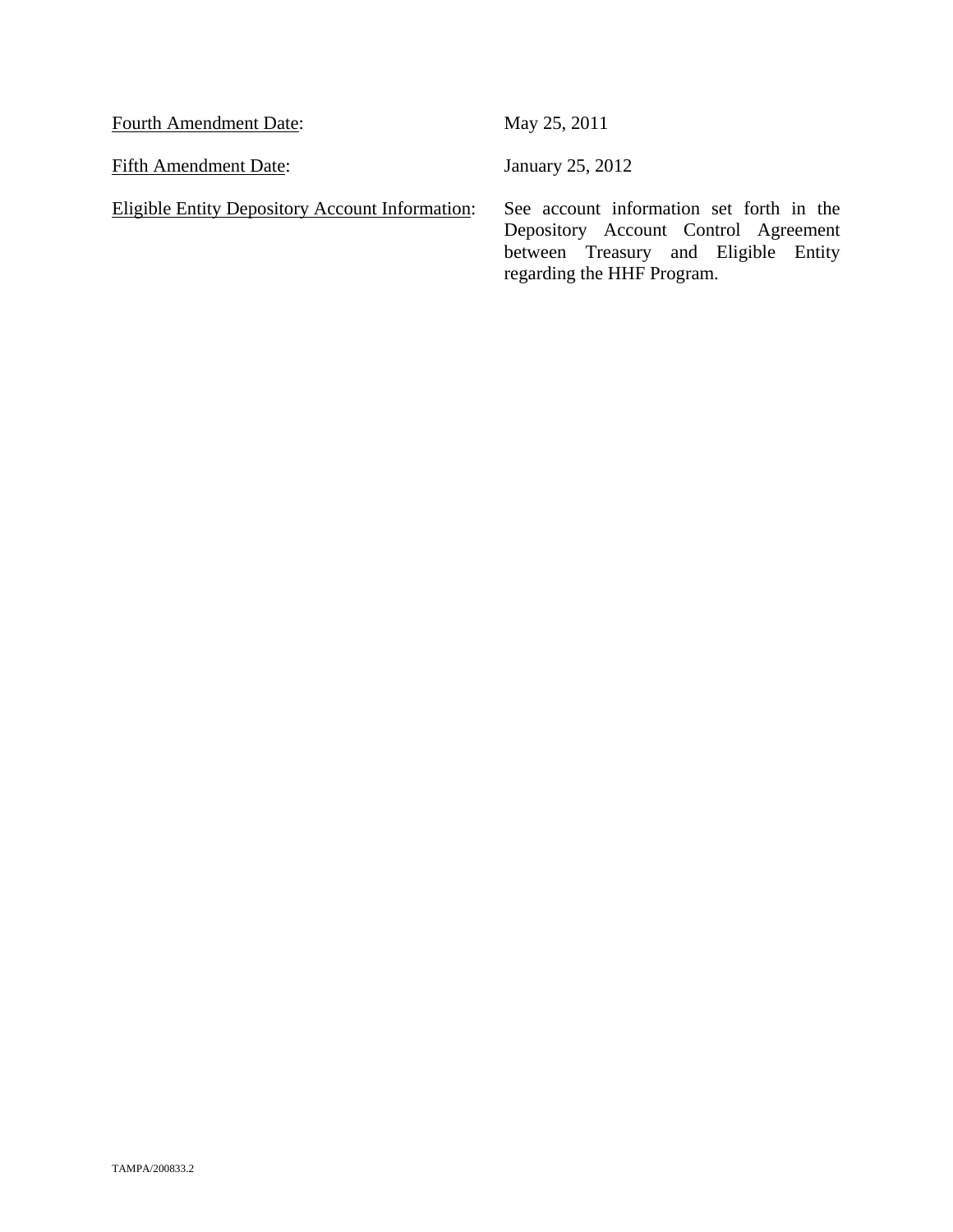## **SCHEDULE B**

### **SERVICE SCHEDULES**

The Service Schedules attached as Schedule B to the Current HPA are hereby deleted in their entirety and replaced with the attached Service Schedules (numbered sequentially as Service Schedule B-1, Service Schedule B-2, et. seq.), which collectively comprise Schedule B to the HPA.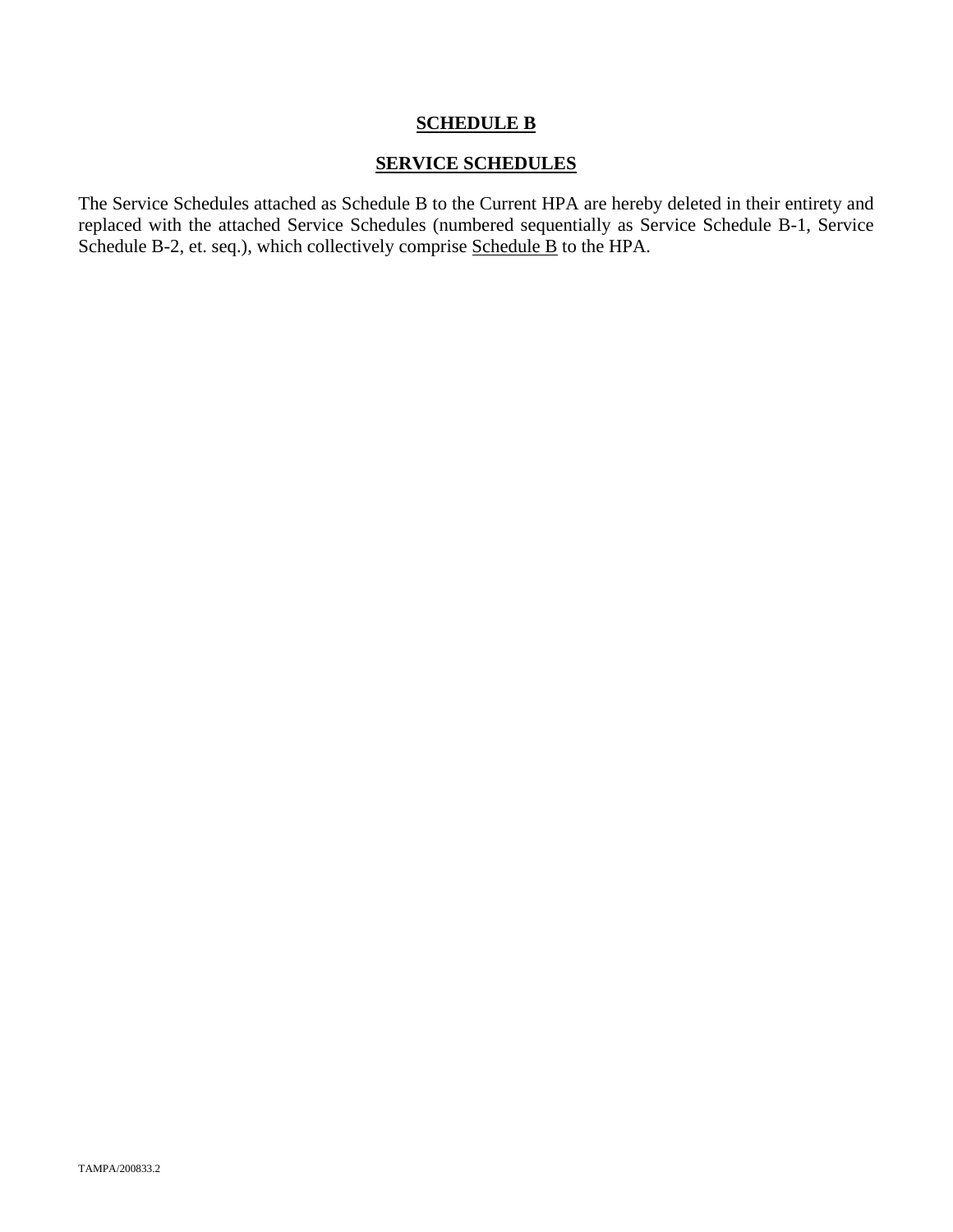# **Rhode Island Housing's**

# **Loan Modification Assistance (LMA)**

| income ratio greater than 38%.<br>release of funds.<br>lenders option but not greater than 38%: | assistance must bring the total housing debt to income ratio to 38%<br>or below and will, at a minimum, temporarily adjust a homeowner's<br>payment to an affordable level for a 12 month period.<br>Rhode Island Housing will review and approve on a case-by-case<br>basis investor program guidelines that utilize affordable mortgage<br>definitions that result in a modification with a total housing debt to<br>Lender must present modification plan for HHFRI approval prior to<br>For homeowners that received a modification wherein the resulting<br>housing debt to income ratio is in excess of 38% LMA funds may be<br>used as monthly supplemental mortgage payment assistance to<br>achieve a 31% housing debt to income ratio. Homeowners receiving<br>a monthly mortgage payment supplement will be responsible for<br>making a partial monthly payment contribution which will be<br>determined according to household income as referenced below or at |  |
|-------------------------------------------------------------------------------------------------|-----------------------------------------------------------------------------------------------------------------------------------------------------------------------------------------------------------------------------------------------------------------------------------------------------------------------------------------------------------------------------------------------------------------------------------------------------------------------------------------------------------------------------------------------------------------------------------------------------------------------------------------------------------------------------------------------------------------------------------------------------------------------------------------------------------------------------------------------------------------------------------------------------------------------------------------------------------------------------|--|
| <b>Gross Annual</b>                                                                             | <b>Maximum Monthly Mortgage</b>                                                                                                                                                                                                                                                                                                                                                                                                                                                                                                                                                                                                                                                                                                                                                                                                                                                                                                                                             |  |
| <b>Household Income</b>                                                                         | <b>Payment Contribution</b>                                                                                                                                                                                                                                                                                                                                                                                                                                                                                                                                                                                                                                                                                                                                                                                                                                                                                                                                                 |  |
| $<$ \$35,999                                                                                    | \$250                                                                                                                                                                                                                                                                                                                                                                                                                                                                                                                                                                                                                                                                                                                                                                                                                                                                                                                                                                       |  |
| \$36,000 to \$59,999                                                                            | \$500                                                                                                                                                                                                                                                                                                                                                                                                                                                                                                                                                                                                                                                                                                                                                                                                                                                                                                                                                                       |  |
| \$60,000 to \$69,999                                                                            | \$750                                                                                                                                                                                                                                                                                                                                                                                                                                                                                                                                                                                                                                                                                                                                                                                                                                                                                                                                                                       |  |
| >70,000                                                                                         | 31% of gross monthly household<br>income                                                                                                                                                                                                                                                                                                                                                                                                                                                                                                                                                                                                                                                                                                                                                                                                                                                                                                                                    |  |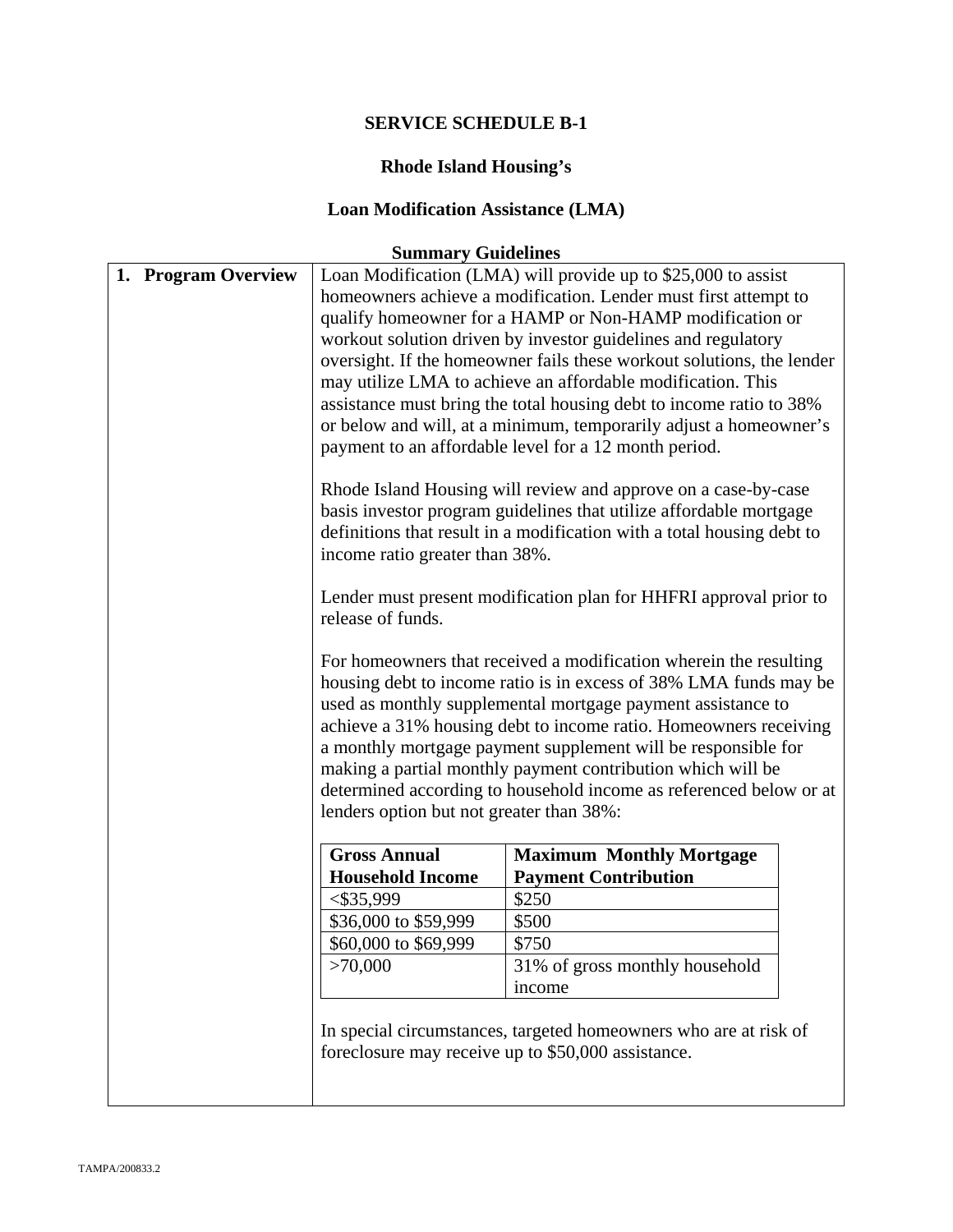|    |                                          | Targeted homeowners include:<br>• HHF-eligible homeowners age 62 and over who are unable to<br>refinance an unaffordable mortgage and need assistance to meet<br>the lender's minimum refinancing requirements<br>• HHF-eligible homeowners who have a deed restricted property<br>and have received federal or state subsidies and are at risk of<br>foreclosure<br>HHF-eligible multi-family property homeowners who have<br>experienced a loss of rental income that has compromised their<br>ability to afford their mortgage payment<br>HHF-eligible homeowners who have received FEMA or other<br>natural disaster assistance and still need assistance due to<br>extensive property damage<br>• HHF-eligible homeowners who are deployed members of the<br>US Armed Forces or those discharged within the last 12 months<br>(includes enlisted personnel in all regular and reserve units of<br>the Army, Navy, Air Force, Marines and Coast Guard).<br>LMA is designed to address items that may be negatively impacting<br>the homeowners ability to obtain a modification. Funding can be<br>used to address:<br>• insufficient income: unemployment or underemployment<br>• insufficient equity<br>• delinquent mortgage payments including escrows<br>• escrow shortage payments<br>• payment of non-escrowed taxes or insurances<br>• satisfaction of delinquent condo or planned unit development |
|----|------------------------------------------|-----------------------------------------------------------------------------------------------------------------------------------------------------------------------------------------------------------------------------------------------------------------------------------------------------------------------------------------------------------------------------------------------------------------------------------------------------------------------------------------------------------------------------------------------------------------------------------------------------------------------------------------------------------------------------------------------------------------------------------------------------------------------------------------------------------------------------------------------------------------------------------------------------------------------------------------------------------------------------------------------------------------------------------------------------------------------------------------------------------------------------------------------------------------------------------------------------------------------------------------------------------------------------------------------------------------------------------------------------------------------------------------------------------------|
|    |                                          | (PUD) homeowners association dues and special assessments<br>satisfaction of subordinate liens, superior real estate tax liens or<br>other liens related to the property                                                                                                                                                                                                                                                                                                                                                                                                                                                                                                                                                                                                                                                                                                                                                                                                                                                                                                                                                                                                                                                                                                                                                                                                                                        |
|    | 2. Program Goals                         | To help Rhode Island homeowners at risk of foreclosure obtain a<br>modification.                                                                                                                                                                                                                                                                                                                                                                                                                                                                                                                                                                                                                                                                                                                                                                                                                                                                                                                                                                                                                                                                                                                                                                                                                                                                                                                                |
| 3. | <b>Target</b><br><b>Population/Areas</b> | An analysis of all Rhode Island cities and towns reveals that the<br>twelve communities with the highest rates of mortgage                                                                                                                                                                                                                                                                                                                                                                                                                                                                                                                                                                                                                                                                                                                                                                                                                                                                                                                                                                                                                                                                                                                                                                                                                                                                                      |
|    |                                          | delinquencies and foreclosures are also among the communities with<br>the highest unemployment rates. Using a combination of the<br>number of delinquencies and the number of unemployed, it is<br>estimated that 70% of all Hardest-Hit funds will be spent in these<br>twelve communities. Thirty one of the thirty nine communities in<br>Rhode Island experienced an unemployment rate of 12% or higher<br>in January of 2010, representing 85.45% of the state's population.<br>Therefore, we anticipate that 85% of all Hardest-Hit funding will be<br>targeted to communities with unemployment rates of greater than<br>12%.                                                                                                                                                                                                                                                                                                                                                                                                                                                                                                                                                                                                                                                                                                                                                                            |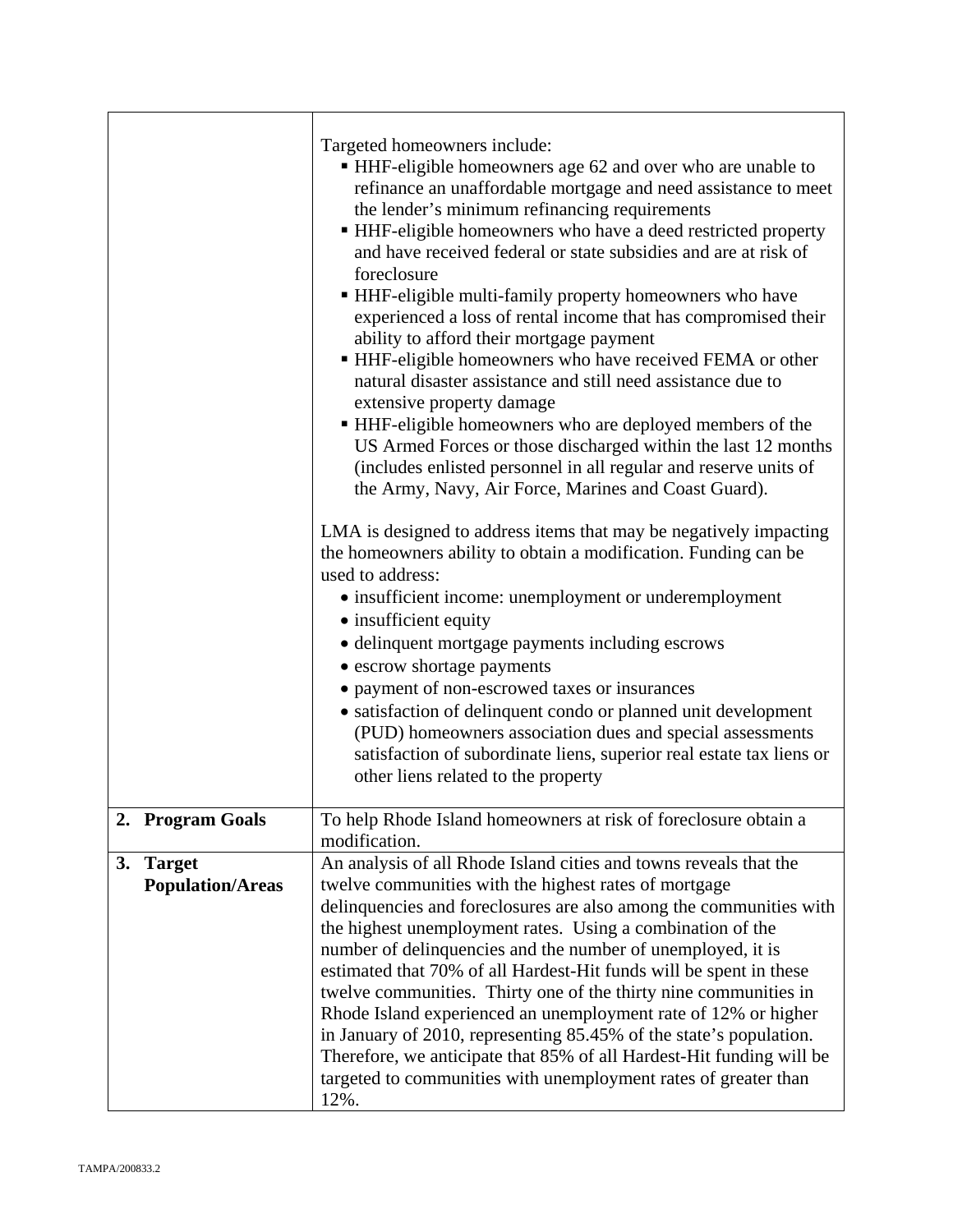| 4. Program Allocation                           | \$17,500,000.00                                                                                                                                                                                                                                                                                                                                                                                                                                                                                                                                                                                                                                                                                                                                                                     |
|-------------------------------------------------|-------------------------------------------------------------------------------------------------------------------------------------------------------------------------------------------------------------------------------------------------------------------------------------------------------------------------------------------------------------------------------------------------------------------------------------------------------------------------------------------------------------------------------------------------------------------------------------------------------------------------------------------------------------------------------------------------------------------------------------------------------------------------------------|
| (Excluding                                      |                                                                                                                                                                                                                                                                                                                                                                                                                                                                                                                                                                                                                                                                                                                                                                                     |
| <b>Administrative</b>                           |                                                                                                                                                                                                                                                                                                                                                                                                                                                                                                                                                                                                                                                                                                                                                                                     |
| <b>Expenses</b> )                               |                                                                                                                                                                                                                                                                                                                                                                                                                                                                                                                                                                                                                                                                                                                                                                                     |
| 5. Borrower                                     | Eligible borrower must have a monthly mortgage payment that is                                                                                                                                                                                                                                                                                                                                                                                                                                                                                                                                                                                                                                                                                                                      |
| <b>Eligibility Criteria</b>                     | greater than 31% of their gross monthly household income.                                                                                                                                                                                                                                                                                                                                                                                                                                                                                                                                                                                                                                                                                                                           |
|                                                 |                                                                                                                                                                                                                                                                                                                                                                                                                                                                                                                                                                                                                                                                                                                                                                                     |
|                                                 | All homeowners will be required to complete a Hardship Affidavit.                                                                                                                                                                                                                                                                                                                                                                                                                                                                                                                                                                                                                                                                                                                   |
|                                                 | Homeowner must be able to document hardship circumstances that<br>place the borrower at risk of foreclosure. A hardship is defined as an<br>uncontrollable increase in expense (excluding consumer debt) or an<br>uncontrollable decrease in income that places the homeowner at risk<br>of foreclosure. Examples of a hardship include: underemployment,<br>reduction of income, unemployment, death or disability in family,<br>unforeseen medical expense, costly home repairs necessary for<br>habitability or an extended loss of rental income due to an inability<br>to secure a tenant. A loss of home value does not, in itself,<br>constitute a financial hardship, but may be considered to be a<br>contributing factor in the evaluation of the request for assistance. |
|                                                 | Borrowers with a gross annual household income of \$50,000 or less<br>and a housing debt-to-income ratio greater than 35% are considered<br>to have a qualified hardship. This must be referenced in their<br>hardship affidavit. No further hardship test is applicable given these<br>circumstances.                                                                                                                                                                                                                                                                                                                                                                                                                                                                              |
|                                                 | Homeowners with total debt-to-income ratios in excess of 55% will<br>be encouraged to seek debt management services from a HUD-<br>approved counseling agency. The costs of such counseling or<br>services shall not be paid with HHF funds.                                                                                                                                                                                                                                                                                                                                                                                                                                                                                                                                        |
|                                                 | Rhode Island's Mortgage Revenue Bond income limits apply to all<br>assistance programs. These eligibility limits are based on current<br>income and family size. They are generally up to 140% of area<br>median income. Currently, one or two person households can earn<br>up to \$87,800. Households of three or more can earn up to<br>\$102,400.                                                                                                                                                                                                                                                                                                                                                                                                                               |
|                                                 | Borrower is able to satisfy program guidelines.                                                                                                                                                                                                                                                                                                                                                                                                                                                                                                                                                                                                                                                                                                                                     |
| 6. Property/Loan<br><b>Eligibility Criteria</b> | Assistance will be provided to owner-occupied one-to four-family<br>Rhode Island properties and condominiums provided the original<br>mortgage was not greater than \$729,750.                                                                                                                                                                                                                                                                                                                                                                                                                                                                                                                                                                                                      |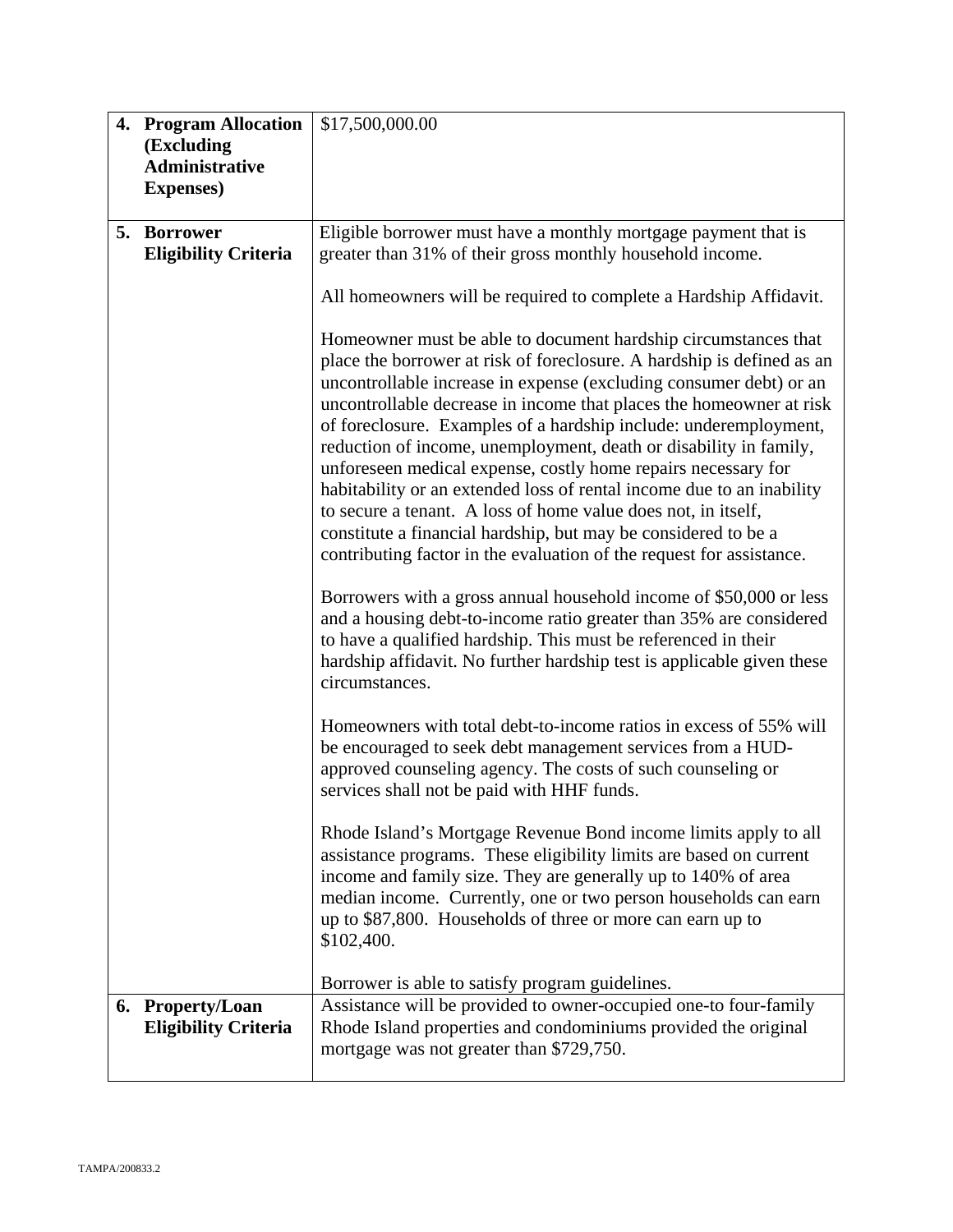| 7. Program<br><b>Exclusions</b>                                                | Homeowner has cash reserves, non-retirement liquid assets,<br>exceeding \$15,000.                                                                                                                                                                                                                                                                                                                                                                                                                                                                                                                                                                                                             |
|--------------------------------------------------------------------------------|-----------------------------------------------------------------------------------------------------------------------------------------------------------------------------------------------------------------------------------------------------------------------------------------------------------------------------------------------------------------------------------------------------------------------------------------------------------------------------------------------------------------------------------------------------------------------------------------------------------------------------------------------------------------------------------------------|
| 8. Structure of<br><b>Assistance</b>                                           | Funds will be provided in the form of a zero-percent interest, non-<br>recourse, non-amortizing loan secured by the property and<br>forgivable at 20% per year over 5 years, if the homeowner fulfills<br>his or her obligations on a timely basis under the assistance<br>agreement. Borrowers who refinance, transfer title or sell the<br>property within the five-year period must repay the loan on a pro-<br>rata basis provided there is sufficient equity from such refinance,<br>title transfer or sale. Recycled funds will be returned to the HHF<br>Program for additional use through December 31, 2017. After<br>December 31, 2017 all repayments will be returned to Treasury. |
| 9. Per Household<br><b>Assistance</b>                                          | LMA will provide up to \$25,000 to assist the borrower and lender to<br>achieve a loan modification and reinstatement assistance when<br>necessary.<br>In special circumstances, up to \$50,000 in total assistance may be<br>available for targeted homeowners who are at risk of foreclosure.                                                                                                                                                                                                                                                                                                                                                                                               |
| 10. Duration of<br><b>Assistance</b>                                           | The duration of the assistance is determined by the individual need<br>of each eligible borrower. Assistance will be paid directly to the<br>existing servicer and may be distributed in a lump sum or on a<br>monthly basis until the maximum program amount is reached.                                                                                                                                                                                                                                                                                                                                                                                                                     |
| <b>11. Estimated Number</b><br>of Participating<br><b>Households</b>           | 700 households will be served                                                                                                                                                                                                                                                                                                                                                                                                                                                                                                                                                                                                                                                                 |
| 12. Program<br><b>Inception/Duration</b>                                       | November 1, 2010 until program funds have been exhausted                                                                                                                                                                                                                                                                                                                                                                                                                                                                                                                                                                                                                                      |
| 13. Program<br><b>Interactions</b> with<br><b>Other HFA</b><br><b>Programs</b> | Additional aid may be available to eligible homeowners through<br>other HHFRI programs up to program limits.                                                                                                                                                                                                                                                                                                                                                                                                                                                                                                                                                                                  |
| 14. Program<br><b>Interactions with</b><br><b>HAMP</b>                         | Funds will be paid to the servicer through this program to help the<br>homeowner qualify for a modification for a minimum of 12 months                                                                                                                                                                                                                                                                                                                                                                                                                                                                                                                                                        |
| 15. Program Leverage<br>with Other<br><b>Financial</b><br><b>Resources</b>     | This program is designed to complement and supplement HAMP,<br>Non-HAMP or other lender workout solutions.                                                                                                                                                                                                                                                                                                                                                                                                                                                                                                                                                                                    |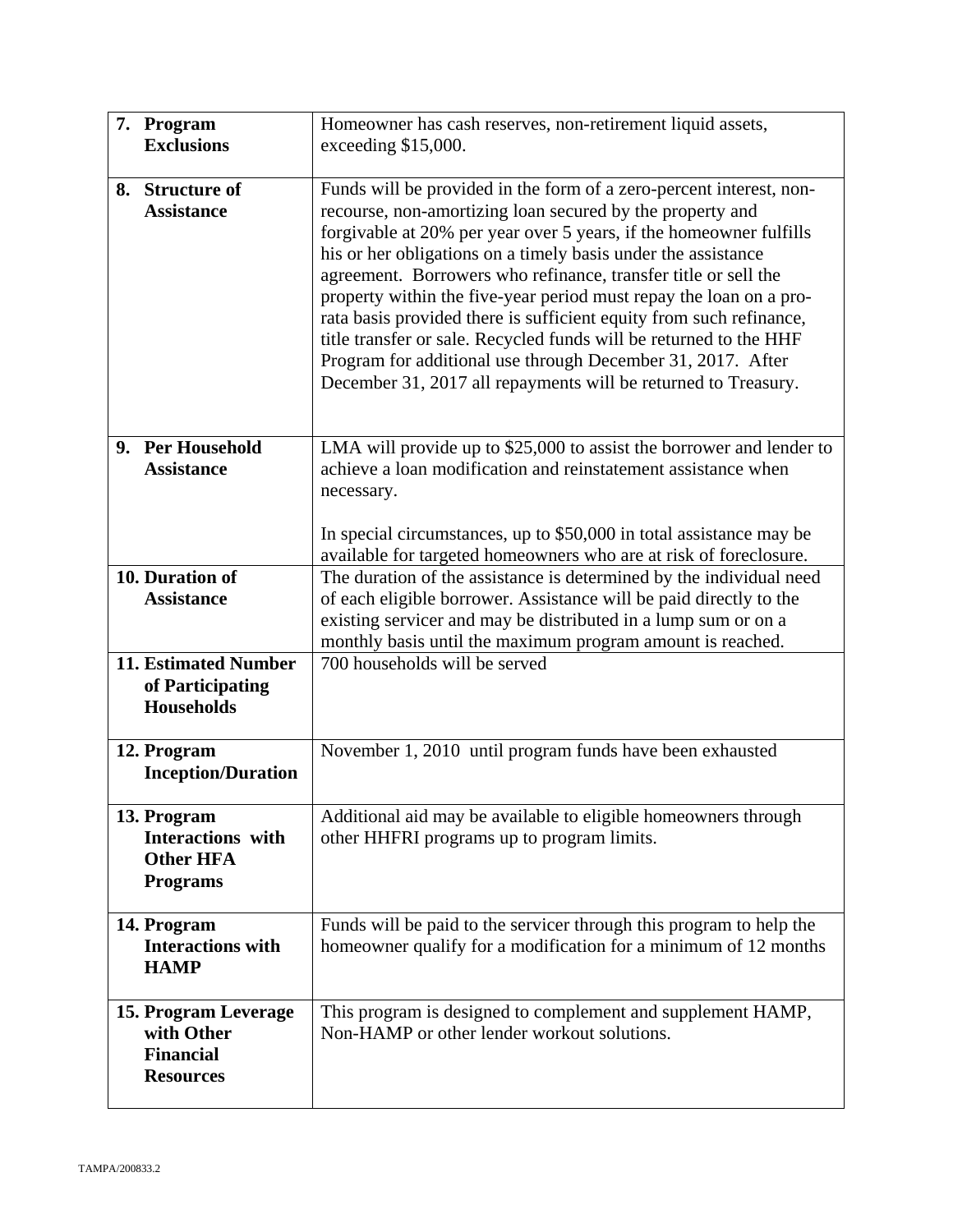| 16. Qualify as an | Yes | $\boxtimes$ No |
|-------------------|-----|----------------|
| Unemployment      |     |                |
| Program           |     |                |
|                   |     |                |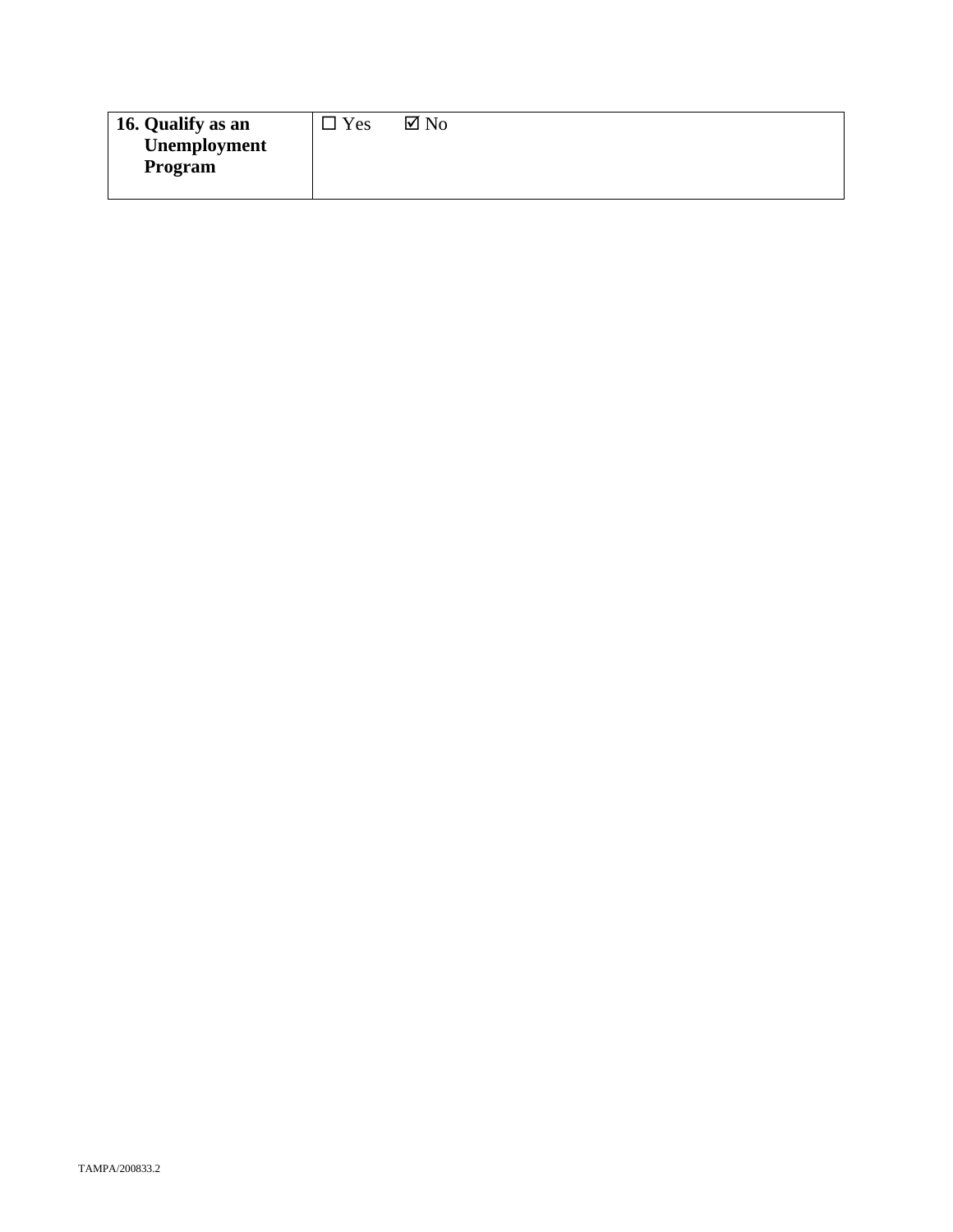# **Rhode Island Housing's**

# **Temporary and Immediate Homeowner Assistance (TIHA)**

| 1. Program Overview | The Temporary and Immediate Homeowner Assistance (TIHA) can<br>provide up to \$25,000 for partial or full reinstatement or other<br>mortgage related default assistance. Mortgage related default<br>assistance may help pay delinquent taxes, insurances and association<br>dues.                                                                                                                                                                                                                                                                                                                                                                                                                                                                                                                                                                                                                                                                                         |
|---------------------|----------------------------------------------------------------------------------------------------------------------------------------------------------------------------------------------------------------------------------------------------------------------------------------------------------------------------------------------------------------------------------------------------------------------------------------------------------------------------------------------------------------------------------------------------------------------------------------------------------------------------------------------------------------------------------------------------------------------------------------------------------------------------------------------------------------------------------------------------------------------------------------------------------------------------------------------------------------------------|
|                     | For homeowners who have experienced a temporary loss of income,<br>TIHA can also be used to provide supplemental mortgage payment<br>assistance provided that a minimum of 12 months mortgage<br>payment assistance can be offered.                                                                                                                                                                                                                                                                                                                                                                                                                                                                                                                                                                                                                                                                                                                                        |
|                     | In special circumstances, targeted homeowners who are at risk of<br>foreclosure may receive up to \$50,000 assistance.                                                                                                                                                                                                                                                                                                                                                                                                                                                                                                                                                                                                                                                                                                                                                                                                                                                     |
|                     | Targeted homeowners include:<br>• HHF-eligible homeowners age 62 and over who are unable to<br>refinance an unaffordable mortgage and need assistance to meet<br>the lender's minimum refinancing requirements<br>• HHF eligible homeowners who have a deed restricted property<br>and have received federal or state subsidies and are at risk of<br>foreclosure<br>HHF-eligible owner-occupied multi-family property<br>homeowners who have experienced a loss of rental income that<br>has compromised their ability to afford their mortgage payment<br>HHF-eligible homeowners who have received FEMA or other<br>natural disaster assistance and still need assistance due to<br>extensive property damage<br>• HHF-eligible homeowners who are deployed members of the<br>US Armed Forces or those discharged within the last 12 months<br>(includes enlisted personnel in all regular and reserve units of<br>the Army, Navy, Air Force, Marines and Coast Guard). |
|                     | There are many situations where payments made by or on behalf of<br>the borrower toward the first mortgage are not sufficient to prevent<br>an avoidable foreclosure. These include, but are not limited to,<br>situations where a borrower has had a temporary loss of income or<br>increase in expenses that have created a first mortgage delinquency                                                                                                                                                                                                                                                                                                                                                                                                                                                                                                                                                                                                                   |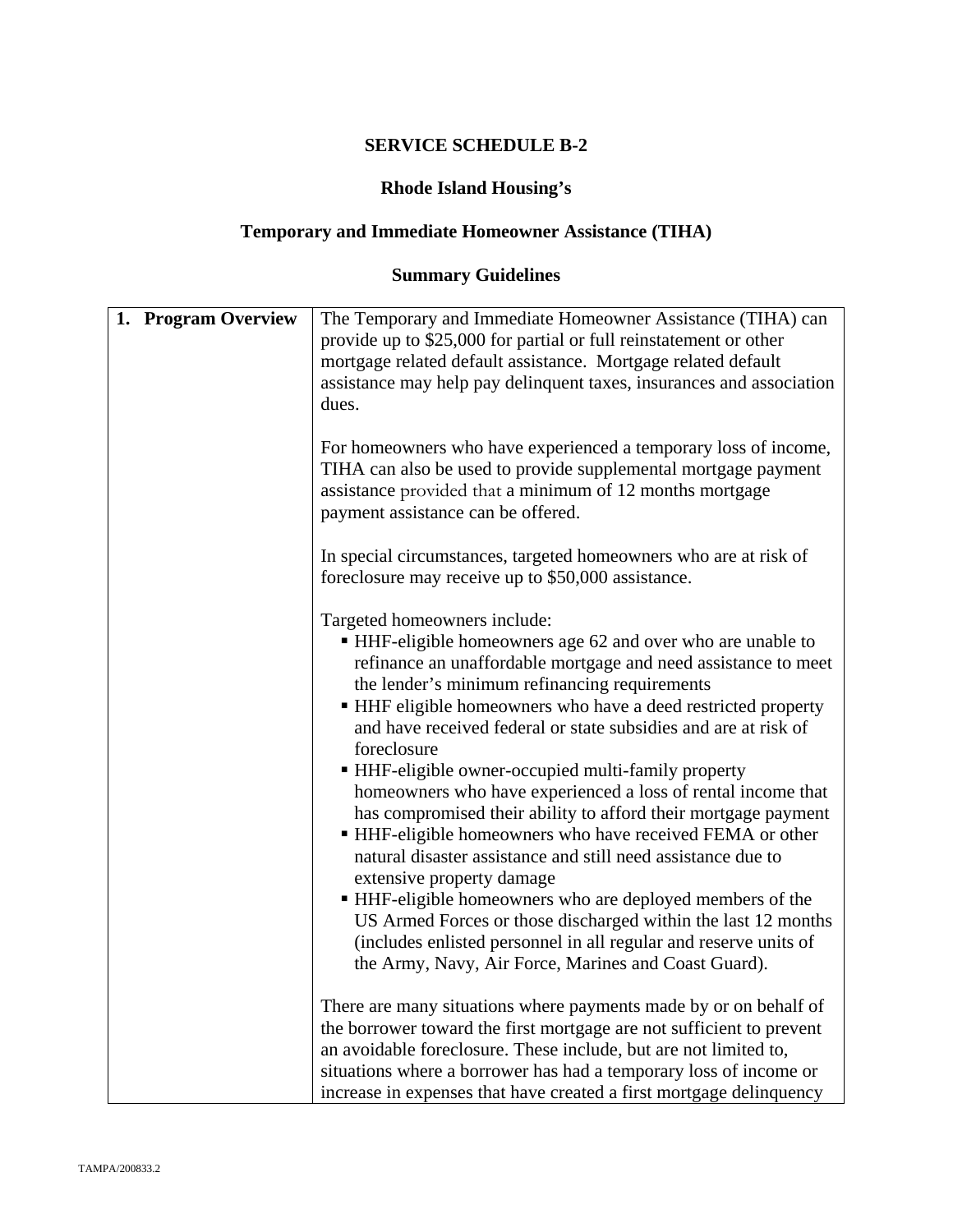|                                                | or another delinquency that has or may result in a default under the<br>first mortgage, which, if not cured, may result in foreclosure. This<br>situation could arise even when the borrower's current income may<br>be sufficient to pay the first mortgage going forward. There are also<br>situations where the borrower needs temporary supplemental<br>mortgage payment assistance for the borrower and lender to agree<br>on a mortgage modification. This is frequently the result of a<br>temporary interruption in or reduction of employment.                                                                                                                                                                                                            |
|------------------------------------------------|--------------------------------------------------------------------------------------------------------------------------------------------------------------------------------------------------------------------------------------------------------------------------------------------------------------------------------------------------------------------------------------------------------------------------------------------------------------------------------------------------------------------------------------------------------------------------------------------------------------------------------------------------------------------------------------------------------------------------------------------------------------------|
|                                                | As such, these funds can be used by homeowners who may or may<br>not qualify for permanent modifications. Funding can be used to<br>address:                                                                                                                                                                                                                                                                                                                                                                                                                                                                                                                                                                                                                       |
|                                                | • insufficient income caused by a temporary interruption or a<br>reduction in employment                                                                                                                                                                                                                                                                                                                                                                                                                                                                                                                                                                                                                                                                           |
|                                                | • insufficient equity<br>· delinquent mortgage payments including escrows                                                                                                                                                                                                                                                                                                                                                                                                                                                                                                                                                                                                                                                                                          |
|                                                | · escrow shortage payments<br>• payment of non-escrowed taxes or insurances                                                                                                                                                                                                                                                                                                                                                                                                                                                                                                                                                                                                                                                                                        |
|                                                | • satisfaction of delinquent condo or planned unit development<br>(PUD) homeowners association dues and special assessments                                                                                                                                                                                                                                                                                                                                                                                                                                                                                                                                                                                                                                        |
|                                                | · satisfaction of subordinate liens, superior real estate tax liens or<br>other liens related to the property                                                                                                                                                                                                                                                                                                                                                                                                                                                                                                                                                                                                                                                      |
| 2. Program Goals                               | To help a homeowner avoid foreclosure when faced with temporary<br>or immediate crisis.                                                                                                                                                                                                                                                                                                                                                                                                                                                                                                                                                                                                                                                                            |
| 3.<br><b>Target</b><br><b>Population/Areas</b> | An analysis of all Rhode Island cities and towns reveals that the<br>twelve communities with the highest rates of mortgage<br>delinquencies and foreclosures are also among the communities with<br>the highest unemployment rates. Using a combination of the<br>number of delinquencies and the number of unemployed, it is<br>estimated that 70% of all Hardest-Hit funds will be spent in these<br>twelve communities. Thirty-one of the thirty-nine communities in<br>Rhode Island experienced an unemployment rate of 12% or higher<br>in January of 2010, representing 85.45% of the state's population.<br>Therefore, we anticipate that 85% of all Hardest-Hit funding will be<br>targeted to communities with unemployment rates of greater than<br>12%. |
| <b>Program Allocation</b><br>4.<br>(Excluding  | \$10,000,000.00                                                                                                                                                                                                                                                                                                                                                                                                                                                                                                                                                                                                                                                                                                                                                    |
| <b>Administrative</b><br><b>Expenses</b> )     |                                                                                                                                                                                                                                                                                                                                                                                                                                                                                                                                                                                                                                                                                                                                                                    |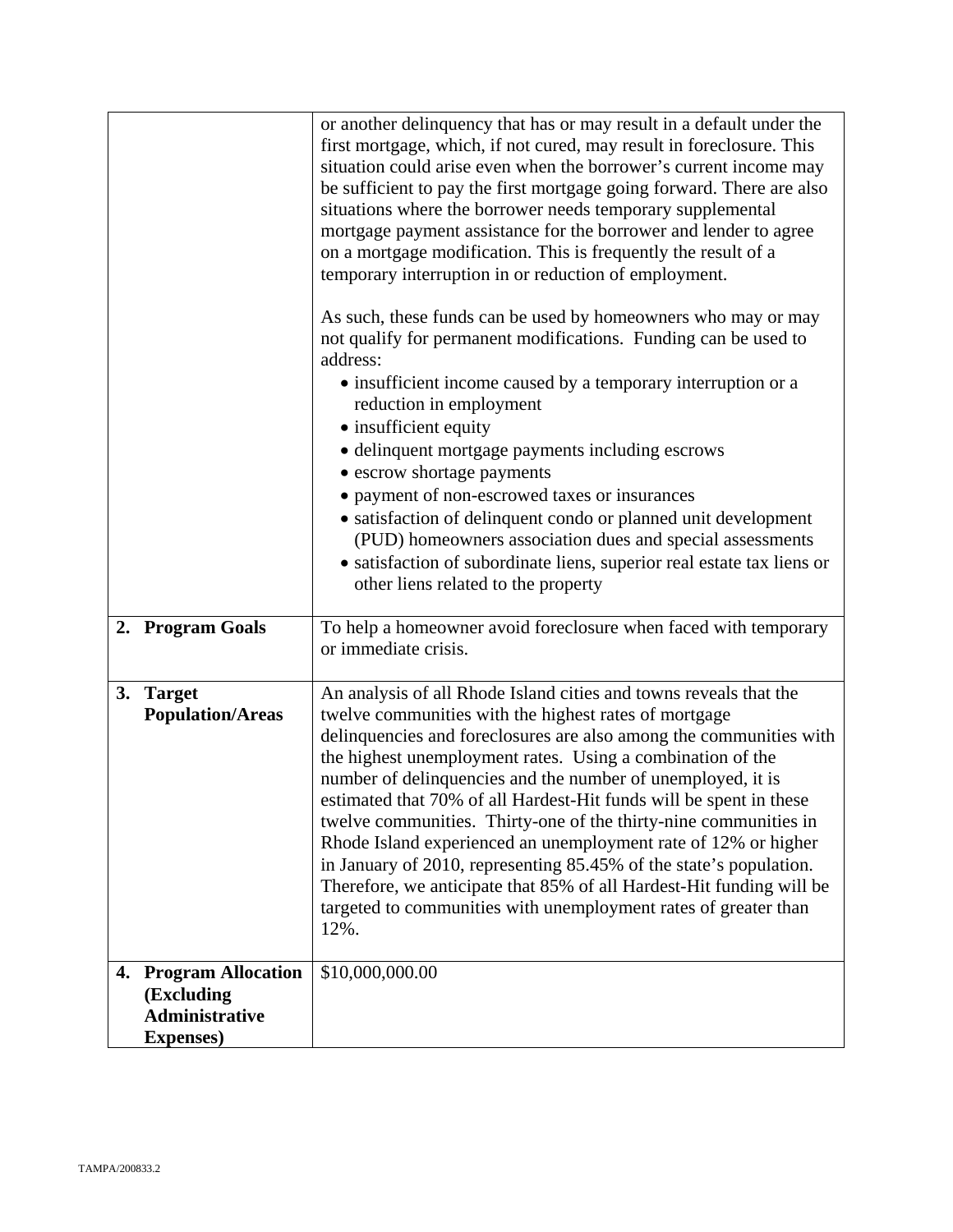| 5. Borrower                 | <b>Reinstatement Assistance:</b>                                                                                         |
|-----------------------------|--------------------------------------------------------------------------------------------------------------------------|
| <b>Eligibility Criteria</b> | TIHA provides one-time lump sum mortgage reinstatement                                                                   |
|                             | or other mortgage default assistance for eligible                                                                        |
|                             | homeowners.                                                                                                              |
|                             |                                                                                                                          |
|                             | Borrower must demonstrate that the hardship resulted in a                                                                |
|                             | housing debt-to-income ratio greater than 31% and caused                                                                 |
|                             | the delinquency.                                                                                                         |
|                             |                                                                                                                          |
|                             | The monthly mortgage payment includes principal, interest,                                                               |
|                             | property taxes, hazard insurance, mortgage insurance, flood                                                              |
|                             | insurance, condominium association fees and other                                                                        |
|                             | homeowner association fees, as applicable, regardless of                                                                 |
|                             | whether these expenses are included in the borrowers current                                                             |
|                             | mortgage payment. It also includes any escrow payment                                                                    |
|                             | shortage amounts that are subject to a repayment plan. The                                                               |
|                             | monthly mortgage payment does not include payments due to<br>holders of subordinate liens.                               |
|                             |                                                                                                                          |
|                             | Homeowners with total debt-to-income ratios in excess of                                                                 |
|                             | 55% will be referred to a HUD-approved counseling agency                                                                 |
|                             | for debt management services. The costs of such counseling                                                               |
|                             | or services shall not be paid with HHF funds.                                                                            |
|                             |                                                                                                                          |
|                             | <b>Supplemental Mortgage Payment Assistance:</b>                                                                         |
|                             | TIHA provides supplemental mortgage payment assistance                                                                   |
|                             | for eligible homeowners who have experienced a temporary                                                                 |
|                             | loss of income.                                                                                                          |
|                             |                                                                                                                          |
|                             | Borrower must demonstrate that the temporary loss of                                                                     |
|                             | income resulted in a housing debt-to-income ratio greater                                                                |
|                             | than $31\%$ .                                                                                                            |
|                             |                                                                                                                          |
|                             | The monthly mortgage payment includes principal, interest,                                                               |
|                             | property taxes, hazard insurance, mortgage insurance, flood                                                              |
|                             | insurance, condominium association fees and other                                                                        |
|                             | homeowner association fees, as applicable, regardless of<br>whether these expenses are included in the borrowers current |
|                             | mortgage payment. It also includes any escrow payment                                                                    |
|                             | shortage amounts that are subject to a repayment plan. The                                                               |
|                             | monthly mortgage payment does not include payments due                                                                   |
|                             | to holders of subordinate liens.                                                                                         |
|                             |                                                                                                                          |
|                             | When TIHA is used as supplemental mortgage payment                                                                       |
|                             | assistance the term cannot exceed 60 months or \$25,000                                                                  |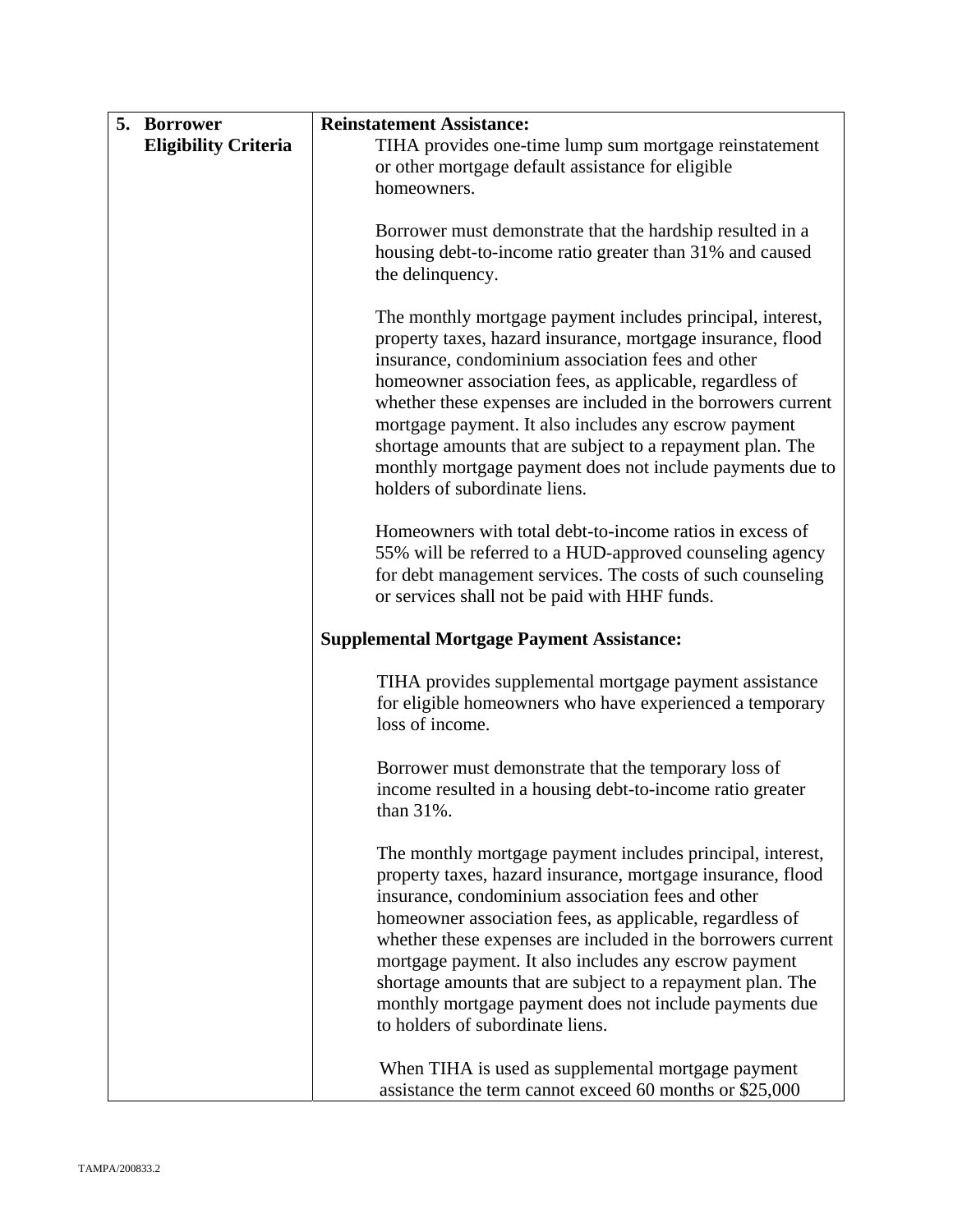whichever is reached first. Homeowners receiving supplemental payment assistance will be required to contribute to their contractual monthly mortgage payment. Homeowners monthly payment contribution will be determined according to household income as stated below:

| <b>Gross Annual</b>     | Maximum Monthly Mortgage Payment      |
|-------------------------|---------------------------------------|
| <b>Household Income</b> | Contribution                          |
| $<$ \$35,999            | \$250                                 |
| \$36,000 to \$59,999    | \$500                                 |
| \$60,000 to \$69,999    | \$750                                 |
| >70,000                 | 31% of gross monthly household income |

| Homeowners with total debt-to-income ratios in excess of   |
|------------------------------------------------------------|
| 55% will be referred to a HUD-approved counseling agency   |
| for debt management services. The costs of such counseling |
| or services shall not be paid with HHF funds.              |
|                                                            |

All homeowners will be required to complete a Hardship Affidavit.

Homeowner must be able to document the reason for the hardship. A hardship is defined as an uncontrollable increase in expenses (excluding consumer debt) or an uncontrollable decrease in income that has placed the homeowner at risk of foreclosure.

Examples of a hardship include: underemployment, reduction of income, unemployment, death or disability in family, unforeseen medical expense, costly home repairs necessary for habitability or an extended loss of rental income due to an inability to secure a tenant. A loss of home value does not, unto itself, constitute a financial hardship, but may be considered to be a contributing factor in the evaluation of the request for assistance.

Borrowers with a gross annual household income of \$50,000 or less and a housing debt-to-income ratio greater than 35% are considered to have a qualified hardship. This must be referenced in their hardship affidavit. No further hardship test is applicable given these circumstances.

Rhode Island's Mortgage Revenue Bond income limits apply to all assistance programs. These eligibility limits are based on current income and family size. They are generally up to 140% of area median income. Currently, one or two person households can earn up to \$87,800. Households of three or more can earn up to \$102,400.

Borrower is able to satisfy program guidelines.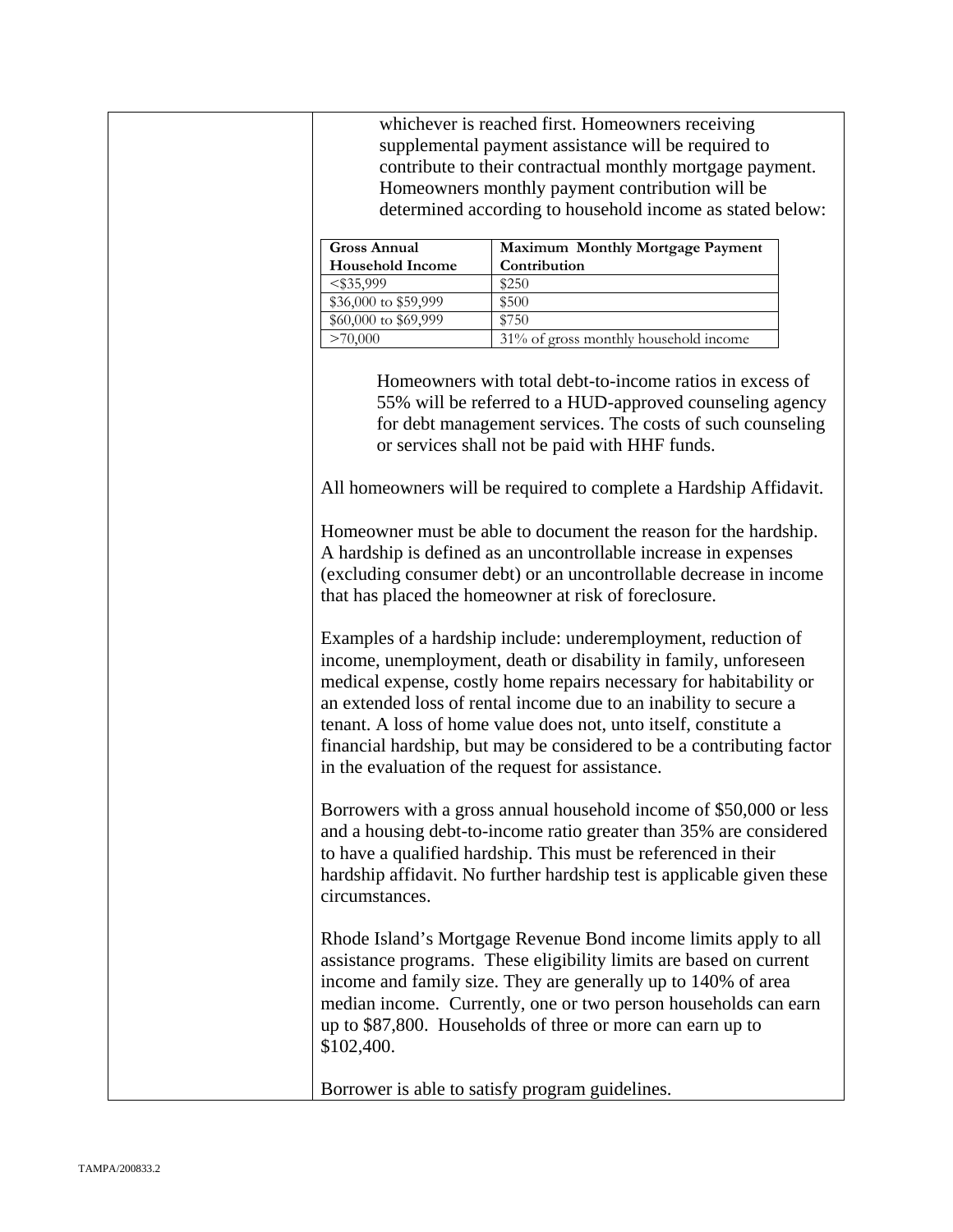| 6. Property/Loan                      | Assistance will be provided to owner-occupied one-to four-family                                                              |
|---------------------------------------|-------------------------------------------------------------------------------------------------------------------------------|
| <b>Eligibility Criteria</b>           | Rhode Island properties and condominiums provided the original                                                                |
|                                       | mortgage was not greater than \$729,750.                                                                                      |
| 7. Program                            | Homeowner has cash reserves, non-retirement liquid assets,                                                                    |
| <b>Exclusions</b>                     | exceeding \$15,000.                                                                                                           |
| 8. Structure of                       | Funds will be provided in the form of a zero-percent interest, non-                                                           |
| <b>Assistance</b>                     | recourse, non-amortizing loan secured by the property and                                                                     |
|                                       | forgivable at 20% per year over 5 years, if the homeowner fulfills                                                            |
|                                       | his or her obligations on a timely basis under the assistance                                                                 |
|                                       | agreement. Borrowers who refinance, transfer title or sell the                                                                |
|                                       | property within the five-year period must repay the loan on a pro-                                                            |
|                                       | rata basis provided there is sufficient equity from such refinance,                                                           |
|                                       | title transfer or sale. Recycled funds will be returned to the HHF                                                            |
|                                       | Program for additional use through December 31, 2017. After<br>December 31, 2017 all repayments will be returned to Treasury. |
|                                       |                                                                                                                               |
| 9. Per Household                      | The amount of assistance under TIHA is \$25,000 per household.                                                                |
| <b>Assistance</b>                     |                                                                                                                               |
|                                       | In special circumstances, up to \$50,000 in total assistance may be                                                           |
|                                       | available for targeted homeowners who are at risk of foreclosure.                                                             |
| 10. Duration of                       | The duration of the assistance is determined by the individual need                                                           |
| <b>Assistance</b>                     | of each eligible borrower. Assistance will be paid directly to the                                                            |
|                                       | existing servicer, taxing authority or lien holder, and may be                                                                |
|                                       | distributed in a lump sum or on a monthly basis until the maximum                                                             |
|                                       | program amount is reached.                                                                                                    |
| <b>11. Estimated Number</b>           | 400 households will be served                                                                                                 |
| of Participating<br><b>Households</b> |                                                                                                                               |
| 12. Program                           | November 1, 2010 until program funds are exhausted                                                                            |
| <b>Inception/Duration</b>             |                                                                                                                               |
| 13. Program                           | Additional aid may be available to eligible homeowners through                                                                |
| <b>Interactions</b> with              | other HHFRI programs up to program limits.                                                                                    |
| <b>Other HFA</b>                      |                                                                                                                               |
| <b>Programs</b>                       |                                                                                                                               |
| 14. Program                           | This program does not interact with HAMP.                                                                                     |
| <b>Interactions with</b>              |                                                                                                                               |
| <b>HAMP</b>                           |                                                                                                                               |
| 15. Program Leverage                  | None.                                                                                                                         |
| with Other                            |                                                                                                                               |
| <b>Financial</b><br><b>Resources</b>  |                                                                                                                               |
| 16. Qualify as an                     | $\square$ Yes<br>$\boxtimes$ No                                                                                               |
| Unemployment                          |                                                                                                                               |
|                                       |                                                                                                                               |
| Program                               |                                                                                                                               |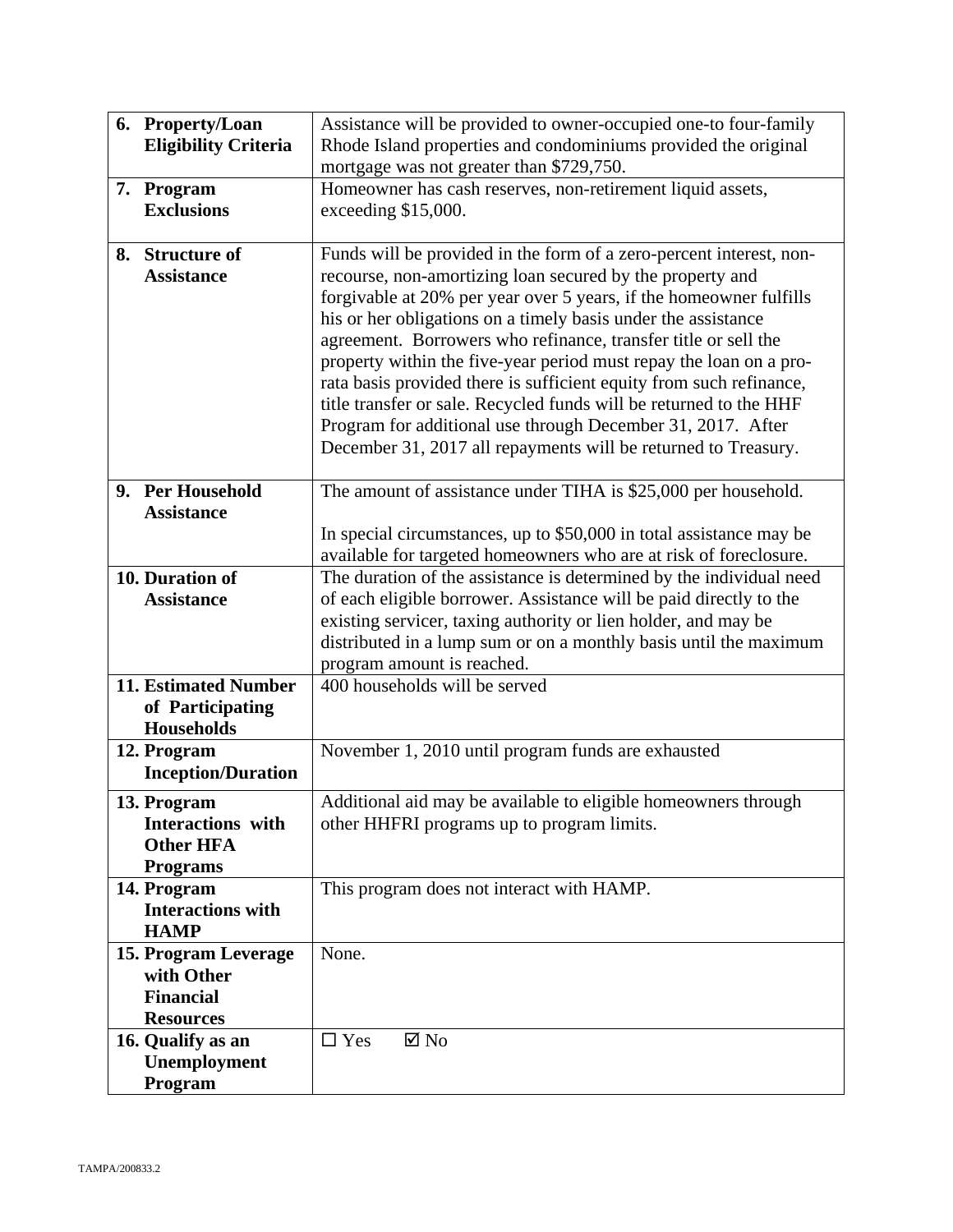# **Rhode Island Housing's**

# **Moving Forward Assistance**

| 1. Program Overview | The Moving Forward Assistance Program (MFA) will provide                                                                      |
|---------------------|-------------------------------------------------------------------------------------------------------------------------------|
|                     | eligible homeowners who can no longer afford to stay in their                                                                 |
|                     | home with up to \$10,000 to assist in the transition.                                                                         |
|                     |                                                                                                                               |
|                     | The MFA assistance can be used to facilitate a short sale or<br>deed in lieu of foreclosure and/or assist with moving and     |
|                     | relocation expenses. Eligible homeowners can receive a \$2,000<br>allowance to pay for moving and relocation expenses. Moving |
|                     | and relocation expenses may be disbursed directly to eligible<br>homeowners. Moving and relocation expenses above this        |
|                     | amount will be paid when documented. The total amount                                                                         |
|                     | available for facilitation of short sale/deed in lieu plus moving                                                             |
|                     | expenses cannot exceed \$10,000. When MFA funds are used to                                                                   |
|                     | encourage a short sale or satisfy other real estate liens the                                                                 |
|                     | amount cannot exceed the amount of the lender charge-off.                                                                     |
|                     |                                                                                                                               |
|                     | This assistance is available to homeowners who have not                                                                       |
|                     | vacated the property or to those who have vacated the property                                                                |
|                     | within 6 months of application for assistance as long as a sale or                                                            |
|                     | deed in lieu has not occurred.                                                                                                |
|                     |                                                                                                                               |
|                     | In addition, up to \$50,000 in total assistance may be available                                                              |
|                     | to facilitate a short sale or deed in lieu of foreclosure for                                                                 |
|                     | homeowners of targeted affordable properties that are at risk of                                                              |
|                     | foreclosure.                                                                                                                  |
|                     |                                                                                                                               |
|                     | Targeted homeowners are:                                                                                                      |
|                     | HHF-eligible homeowners who have a deed restricted                                                                            |
|                     | property and have received federal or state subsidies and                                                                     |
|                     | are at risk of foreclosure.                                                                                                   |
|                     |                                                                                                                               |
|                     | HHF-eligible homeowners who are deployed members<br>п                                                                         |
|                     | of the US Armed Forces or those discharged within the                                                                         |
|                     | last 12 months (includes enlisted personnel in all regular                                                                    |
|                     | and reserve units of the Army, Navy, Air Force, Marines                                                                       |
|                     | and Coast Guard).                                                                                                             |
|                     |                                                                                                                               |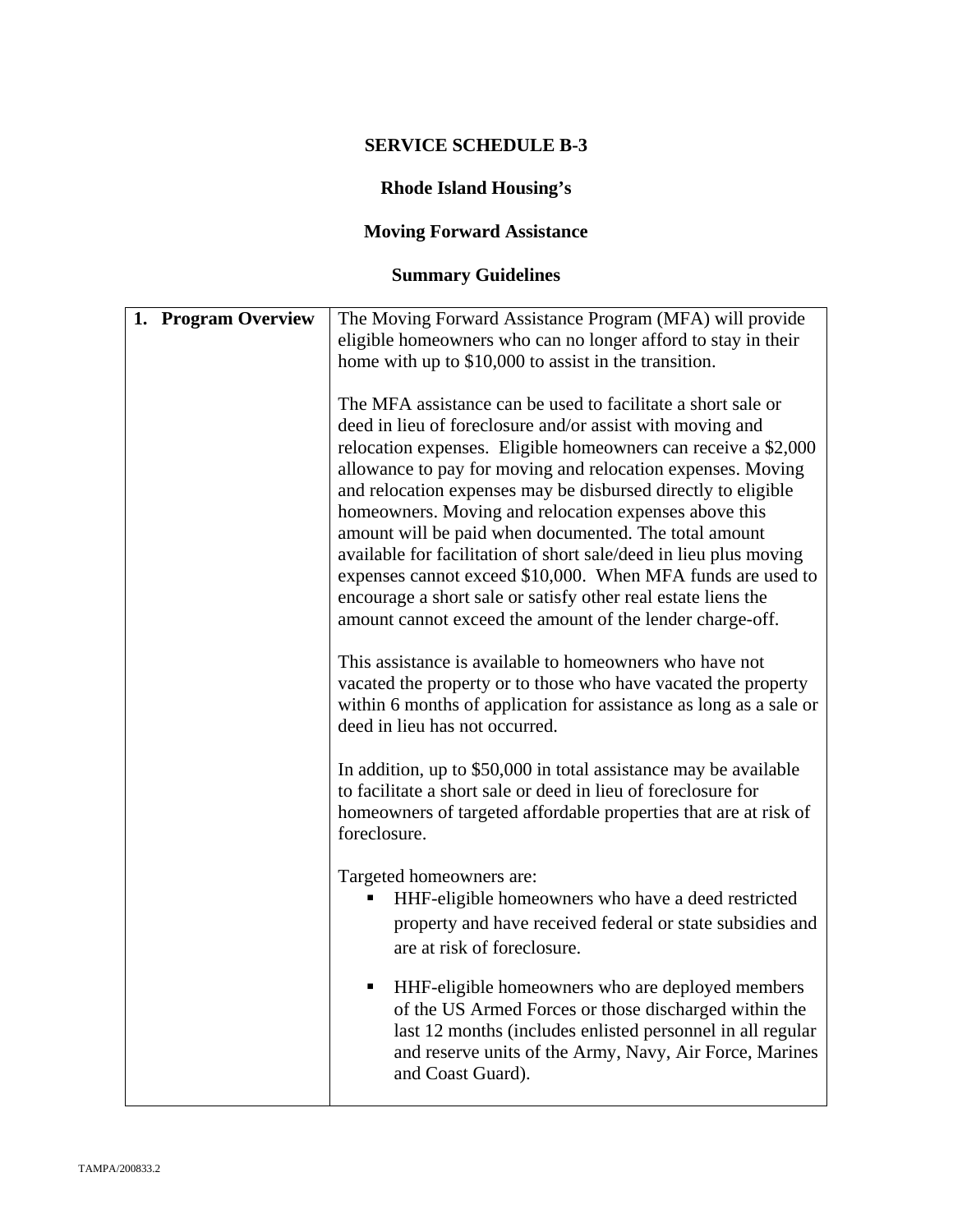|    |                                                                                       | In some circumstances the best outcome for borrower, lender<br>and community may be for the borrower to relinquish the<br>property in an orderly process. MFA assistance can take the<br>form of a contribution to the primary or secondary lender to<br>help facilitate a short sale or deed in lieu of foreclosure. It could<br>also be used to provide the borrower relocation assistance<br>including a security deposit/first and last months rent, moving                                                                                                                                                                                                                               |
|----|---------------------------------------------------------------------------------------|-----------------------------------------------------------------------------------------------------------------------------------------------------------------------------------------------------------------------------------------------------------------------------------------------------------------------------------------------------------------------------------------------------------------------------------------------------------------------------------------------------------------------------------------------------------------------------------------------------------------------------------------------------------------------------------------------|
|    |                                                                                       | expenses, or utility deposit MFA assistance could be used to<br>satisfy subordinate or superior real estate tax liens against the<br>real estate that prevent the homeowner from transferring clear                                                                                                                                                                                                                                                                                                                                                                                                                                                                                           |
|    |                                                                                       | title. These liens may include mechanics liens, defects,                                                                                                                                                                                                                                                                                                                                                                                                                                                                                                                                                                                                                                      |
|    |                                                                                       | inheritance taxes, water fees, fire district or sewer fees, condo<br>fees, PUD lien sale or other legal encumbrances on the property                                                                                                                                                                                                                                                                                                                                                                                                                                                                                                                                                          |
|    |                                                                                       | or to satisfy judgments or loan deficiency balances resulting<br>from a short sale.                                                                                                                                                                                                                                                                                                                                                                                                                                                                                                                                                                                                           |
| 2. | <b>Program Goals</b>                                                                  | Rhode Island Housing envisions that these monies would be<br>used to complement other federal or lender programs designed                                                                                                                                                                                                                                                                                                                                                                                                                                                                                                                                                                     |
|    |                                                                                       | specifically to stabilize communities by providing assistance to                                                                                                                                                                                                                                                                                                                                                                                                                                                                                                                                                                                                                              |
|    |                                                                                       | borrowers who have suffered a financial hardship and as a<br>result are no longer financially able to stay in their home.                                                                                                                                                                                                                                                                                                                                                                                                                                                                                                                                                                     |
| 3. | <b>Target</b>                                                                         | An analysis of all Rhode Island cities and towns reveals that the                                                                                                                                                                                                                                                                                                                                                                                                                                                                                                                                                                                                                             |
|    | <b>Population/Areas</b>                                                               | twelve communities with the highest rates of mortgage<br>delinquencies and foreclosures are also among the communities<br>with the highest unemployment rates. Using a combination of<br>the number of delinquencies and the number of unemployed, it<br>is estimated that 70% of all Hardest-Hit funds will be spent in<br>these twelve communities. Thirty one of the thirty nine<br>communities in Rhode Island experienced an unemployment<br>rate of 12% or higher in January of 2010, representing 85.45%<br>of the state's population. Therefore, we anticipate that 85% of<br>all Hardest-Hit funding will be targeted to communities with<br>unemployment rates of greater than 12%. |
| 4. | <b>Program Allocation</b><br>(Excluding<br><b>Administrative</b><br><b>Expenses</b> ) | \$3,500,000.00                                                                                                                                                                                                                                                                                                                                                                                                                                                                                                                                                                                                                                                                                |
| 5. | <b>Borrower</b><br><b>Eligibility Criteria</b>                                        | Borrower must be able to document the reason for the hardship<br>and will be required to complete a Hardship Affidavit.                                                                                                                                                                                                                                                                                                                                                                                                                                                                                                                                                                       |
|    |                                                                                       | A hardship is defined as an uncontrollable increase in housing                                                                                                                                                                                                                                                                                                                                                                                                                                                                                                                                                                                                                                |
|    |                                                                                       | expense or an uncontrollable decrease in income that has placed<br>the homeowner at risk of foreclosure. Examples of a hardship<br>include: underemployment, reduction of income,<br>unemployment, death or disability in family, unforeseen                                                                                                                                                                                                                                                                                                                                                                                                                                                  |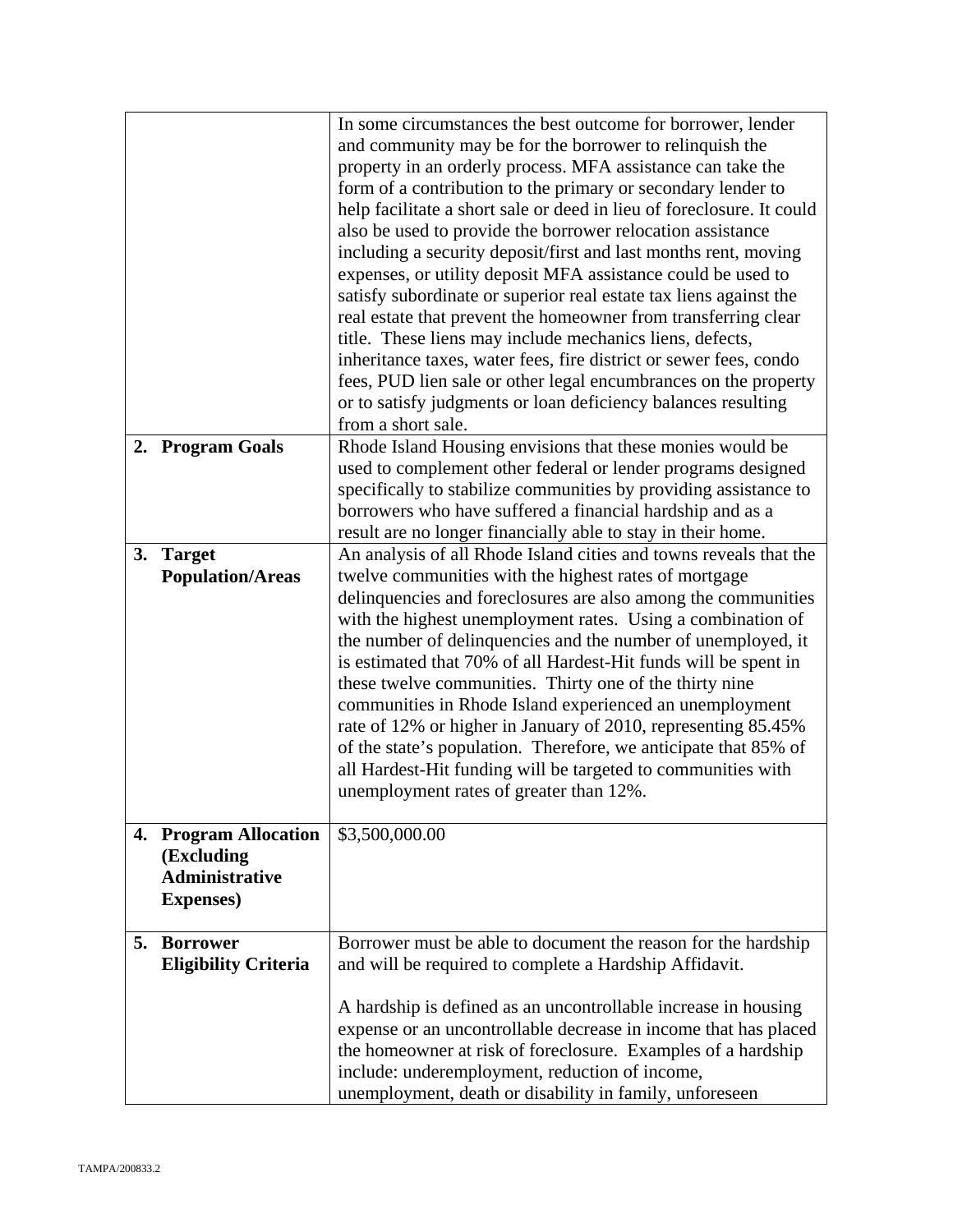|    |                                                                      | medical expense, and costly home repairs necessary for<br>habitability. A loss of home value does not, unto itself,<br>constitute a financial hardship, but may be considered to be a<br>contributing factor in the evaluation of the request for<br>assistance.<br>Borrowers with a gross annual household income of \$50,000 or<br>less and a housing debt-to-income ratio greater than 35% are<br>considered to have a qualified hardship. This must be<br>referenced in their hardship affidavit. No further hardship test is |
|----|----------------------------------------------------------------------|-----------------------------------------------------------------------------------------------------------------------------------------------------------------------------------------------------------------------------------------------------------------------------------------------------------------------------------------------------------------------------------------------------------------------------------------------------------------------------------------------------------------------------------|
|    |                                                                      | applicable given these circumstances.<br>Rhode Island's Mortgage Revenue Bond income limits apply to                                                                                                                                                                                                                                                                                                                                                                                                                              |
|    |                                                                      | all assistance programs. These eligibility limits are based on<br>current income and family size. They are generally up to 140%<br>of area median income. Currently, one or two person<br>households can earn up to \$87,800. Households of three or<br>more can earn up to \$102,400.                                                                                                                                                                                                                                            |
|    |                                                                      | Borrower is able to satisfy program guidelines.                                                                                                                                                                                                                                                                                                                                                                                                                                                                                   |
|    | 6. Property/Loan<br><b>Eligibility Criteria</b>                      | Assistance will be provided to owner-occupied one-to four-<br>family Rhode Island properties and condominiums provided the<br>original mortgage was not greater than \$729,750.                                                                                                                                                                                                                                                                                                                                                   |
|    | 7. Program<br><b>Exclusions</b>                                      | Homeowner has cash reserves, non-retirement liquid assets,<br>exceeding \$15,000.                                                                                                                                                                                                                                                                                                                                                                                                                                                 |
| 8. | <b>Structure of</b><br><b>Assistance</b>                             | None, funds are provided to eligible homeowners as a non-<br>recoverable grant.                                                                                                                                                                                                                                                                                                                                                                                                                                                   |
|    | 9. Per Household<br><b>Assistance</b>                                | Assistance under this program will be limited up to \$10,000 per<br>family to facilitate a short sale or deed in lieu of foreclosure<br>and/or to assist the homeowner with relocation.                                                                                                                                                                                                                                                                                                                                           |
|    |                                                                      | In addition, up to \$50,000 in total assistance may be available<br>to facilitate a short sale or deed in lieu of foreclosure for<br>homeowners of targeted affordable properties that are at risk of<br>foreclosure.                                                                                                                                                                                                                                                                                                             |
|    | 10. Duration of<br><b>Assistance</b>                                 | Participation in this program is a one-time payment.                                                                                                                                                                                                                                                                                                                                                                                                                                                                              |
|    | <b>11. Estimated Number</b><br>of Participating<br><b>Households</b> | 350 households will be served                                                                                                                                                                                                                                                                                                                                                                                                                                                                                                     |
|    | 12. Program Inception/<br><b>Duration</b>                            | November 1, 2010 until program funds have been exhausted                                                                                                                                                                                                                                                                                                                                                                                                                                                                          |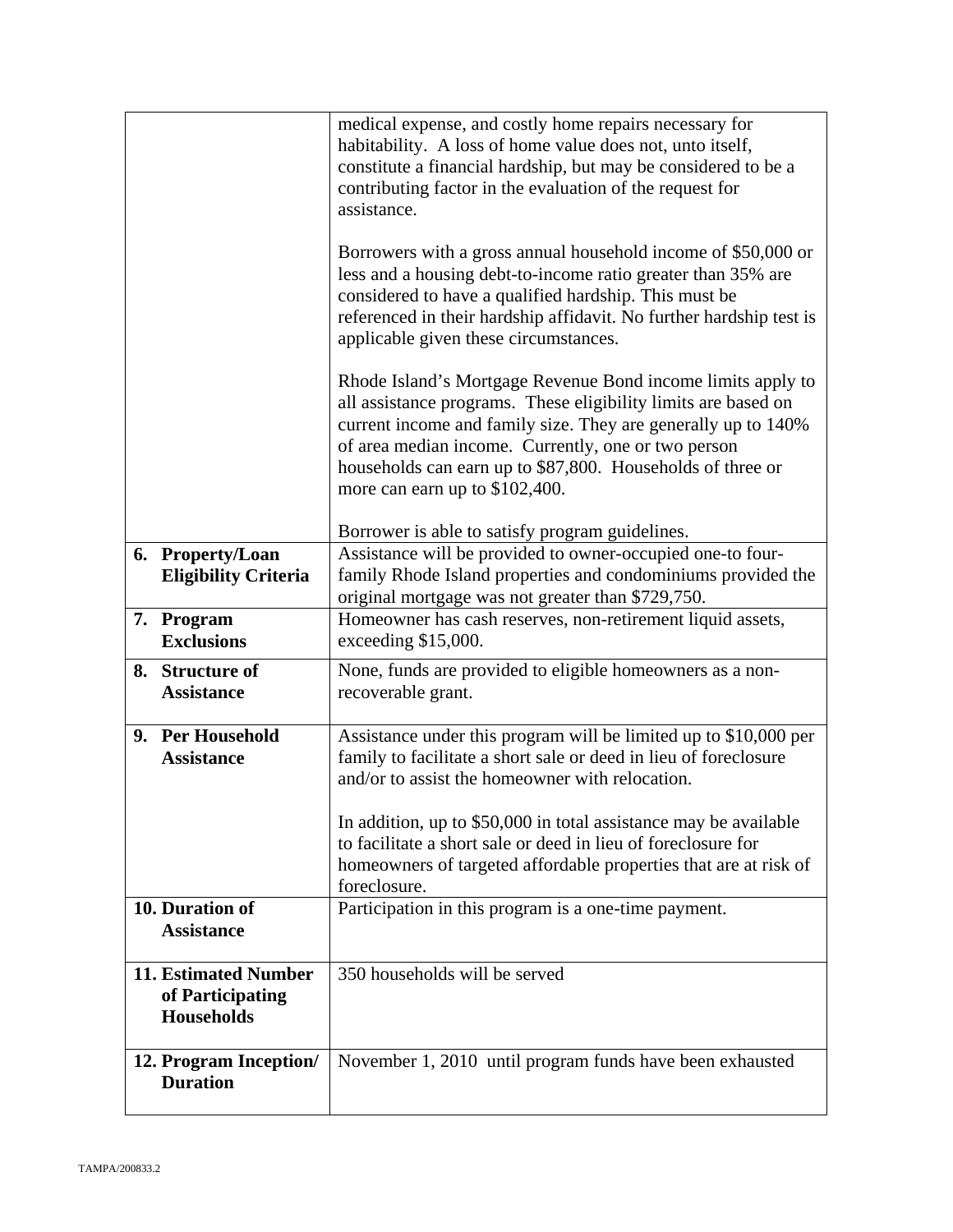| 13. Program Leverage<br>/Interactions with<br>Other HFA<br><b>Programs</b> | MFA can provide assistance, up to the household cap, if a<br>homeowner has used other HHF programs and subsequently<br>can no longer afford to stay in the home. |
|----------------------------------------------------------------------------|------------------------------------------------------------------------------------------------------------------------------------------------------------------|
| 14. Program                                                                | MFA can provide assistance, up to the household cap, if a                                                                                                        |
| <b>Interactions with</b>                                                   | homeowner has obtained a HAMP or other HHF program                                                                                                               |
| <b>HAMP</b>                                                                | assistance and subsequently can no longer afford to stay in the                                                                                                  |
|                                                                            | home.                                                                                                                                                            |
| 15. Program Leverage                                                       | Rhode Island Housing intends to leverage its current emergency                                                                                                   |
| with Other                                                                 | and rental assistance programs which include                                                                                                                     |
| <b>Financial</b>                                                           | www.homelocatorri.net and other relocation services which                                                                                                        |
| <b>Resources</b>                                                           | include Homeless Protection and Rapid Placement (HPRP) and                                                                                                       |
|                                                                            | Road Home Emergency Housing Assistance.                                                                                                                          |
| 16. Qualify as an                                                          | $\boxtimes$ No<br>$\square$ Yes                                                                                                                                  |
| Unemployment                                                               |                                                                                                                                                                  |
| <b>Program</b>                                                             |                                                                                                                                                                  |
|                                                                            |                                                                                                                                                                  |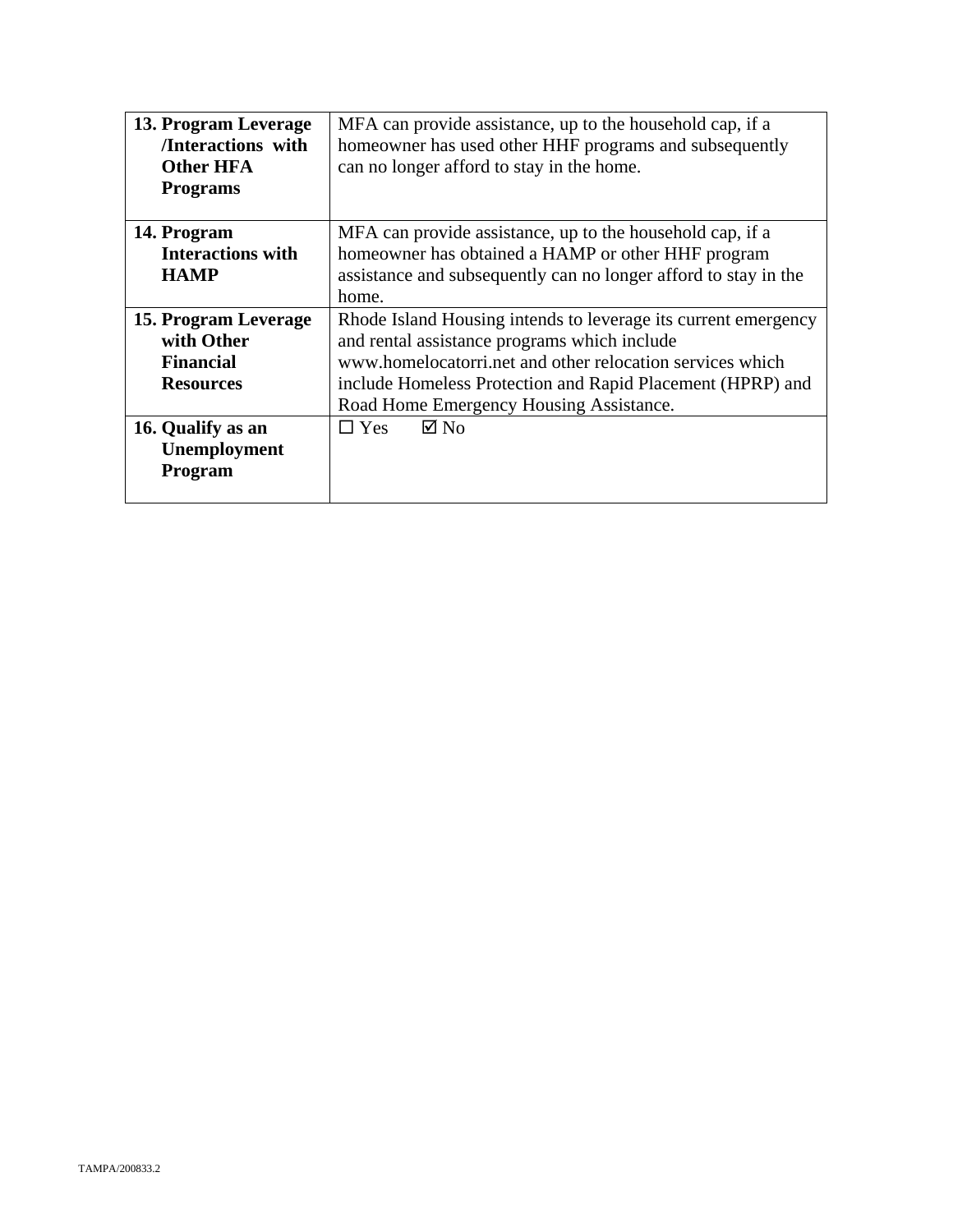### **Rhode Island Housing Mortgage Payment Assistance - Unemployment Program (MPA-UP) for Unemployed and/or Underemployed Homeowners**

| 1. | <b>Program Overview</b> |                                                | The Mortgage Payment Assistance - Unemployment Program<br>(MPA-UP) will provide up to \$25,000 in assistance to help<br>stabilize unemployed and/or underemployed homeowners.                                                                                                                                                                                                                                                                                                                                      |
|----|-------------------------|------------------------------------------------|--------------------------------------------------------------------------------------------------------------------------------------------------------------------------------------------------------------------------------------------------------------------------------------------------------------------------------------------------------------------------------------------------------------------------------------------------------------------------------------------------------------------|
|    |                         |                                                | MPA-UP assistance may be used to pay partial mortgage and<br>mortgage-related expenses until the maximum household<br>assistance amount is reached or the homeowner returns to work.                                                                                                                                                                                                                                                                                                                               |
|    |                         | payment assistance can be offered.             | MPA-UP funds may also be used for partial and or full<br>reinstatement assistance or other mortgage related default<br>assistance provided that a minimum of 12 months mortgage                                                                                                                                                                                                                                                                                                                                    |
|    |                         | taxes, insurances and association dues.        | Mortgage related default assistance may help pay delinquent                                                                                                                                                                                                                                                                                                                                                                                                                                                        |
|    |                         | months or \$25,000 whichever is reached first. | Monthly mortgage payment assistance term cannot exceed 60                                                                                                                                                                                                                                                                                                                                                                                                                                                          |
|    |                         | according to household income as stated below: | Homeowners monthly payment contribution will be determined                                                                                                                                                                                                                                                                                                                                                                                                                                                         |
|    |                         | Gross Annual Household<br>Income               | Maximum Monthly Payment Contribution                                                                                                                                                                                                                                                                                                                                                                                                                                                                               |
|    |                         | $<$ \$35,999                                   | \$250                                                                                                                                                                                                                                                                                                                                                                                                                                                                                                              |
|    |                         | \$36,000 to \$59,999                           | \$500                                                                                                                                                                                                                                                                                                                                                                                                                                                                                                              |
|    |                         | \$60,000 to \$69,999                           | \$750                                                                                                                                                                                                                                                                                                                                                                                                                                                                                                              |
|    |                         | >70,000                                        | 31% of gross monthly household income                                                                                                                                                                                                                                                                                                                                                                                                                                                                              |
|    |                         | <b>Escrows</b>                                 | The homeowner may continue receiving assistance for up to 2<br>months after reemployment as long as the program household<br>assistance limit has not been reached. Assistance funds will be<br>paid directly to the lender/servicers. Rhode Island Housing or its<br>designee will collect the homeowner's portion of the payment.<br>Assistance funds will be paid directly to the lender/servicers.<br>MPA-UP assistance may be used to make ongoing partial<br>mortgage payments and related expenses such as: |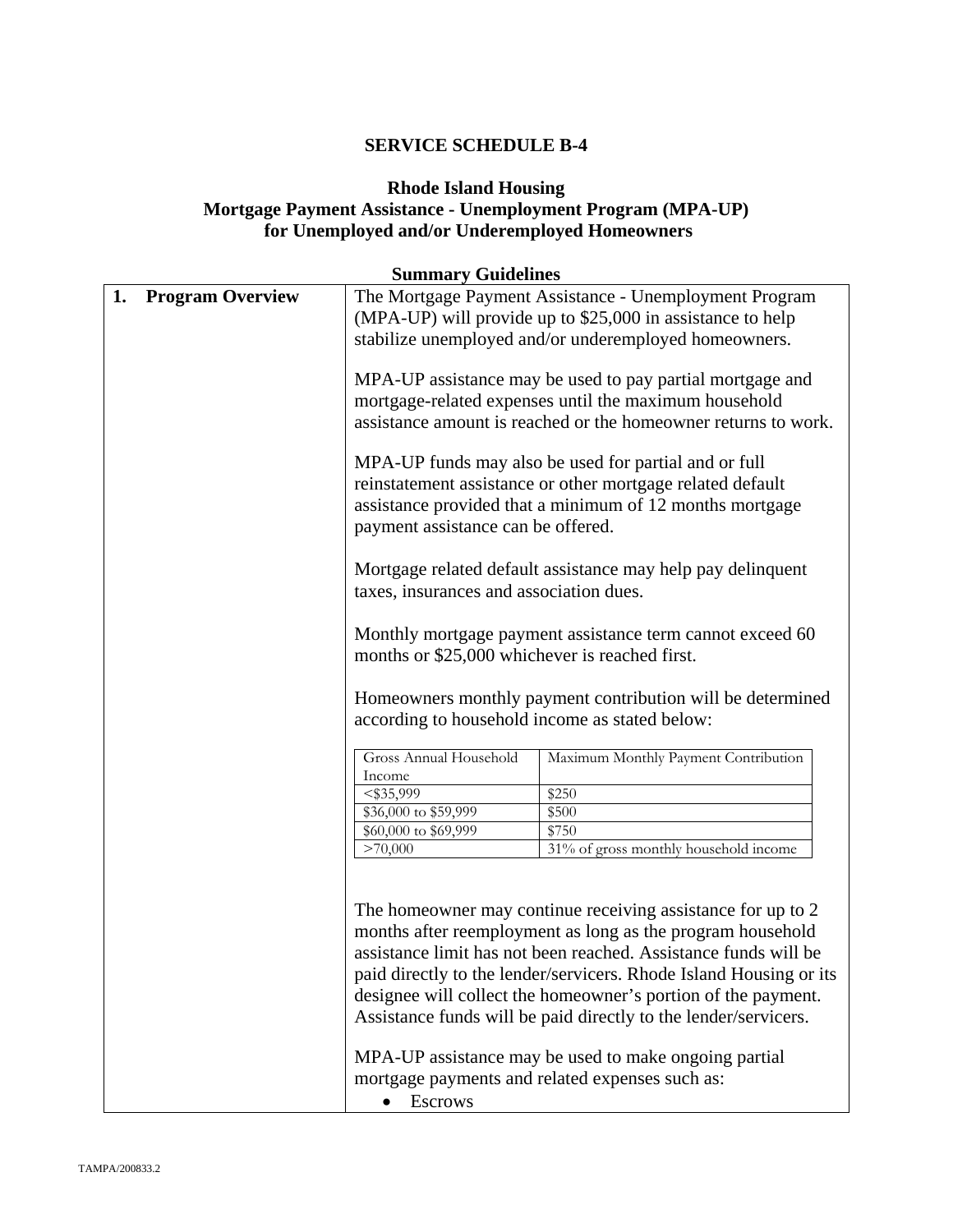|    |                                                                                       | Taxes and insurance<br>$\bullet$                                                                                                                                                                                                                                                                                                                                                                                                                                                                                                                                                                                                                                                                                                                                   |
|----|---------------------------------------------------------------------------------------|--------------------------------------------------------------------------------------------------------------------------------------------------------------------------------------------------------------------------------------------------------------------------------------------------------------------------------------------------------------------------------------------------------------------------------------------------------------------------------------------------------------------------------------------------------------------------------------------------------------------------------------------------------------------------------------------------------------------------------------------------------------------|
|    |                                                                                       | Condo association fees                                                                                                                                                                                                                                                                                                                                                                                                                                                                                                                                                                                                                                                                                                                                             |
|    |                                                                                       | This Program will work as both a stand alone program or to<br>complement other HHFRI programs. Homeowners may receive<br>assistance from one or more HHFRI Programs up to the<br>maximum total benefit amount for which the homeowner<br>qualifies.                                                                                                                                                                                                                                                                                                                                                                                                                                                                                                                |
| 2. | <b>Program Goals</b>                                                                  | To assist unemployed and/or underemployed homeowners to<br>remain in their homes and make on-time, monthly payments on<br>their mortgages during their hardship so that they may avoid<br>delinquency and foreclosure; and to help stabilize homeowners<br>so that they can obtain a sustainable loan modification, if<br>necessary, after they have regained full employment.                                                                                                                                                                                                                                                                                                                                                                                     |
| 3. | <b>Target Population /</b><br><b>Areas</b>                                            | An analysis of all Rhode Island cities and towns reveals that the<br>twelve communities with the highest rates of mortgage<br>delinquencies and foreclosures are also among the communities<br>with the highest unemployment rates. Using a combination of<br>the number of delinquencies and the number of unemployed, it<br>is estimated that 70% of all Hardest-Hit funds will be spent in<br>these twelve communities. Thirty-one of the thirty-nine<br>communities in Rhode Island experienced an unemployment<br>rate of 12% or higher in January of 2010, representing 85.45%<br>of the state's population. Therefore, we anticipate that 85% of<br>all Hardest-Hit funding will be targeted to communities with<br>unemployment rates of greater than 12%. |
| 4. | <b>Program Allocation</b><br>(Excluding<br><b>Administrative</b><br><b>Expenses</b> ) | \$34,282,743.00                                                                                                                                                                                                                                                                                                                                                                                                                                                                                                                                                                                                                                                                                                                                                    |
| 5. | <b>Borrower Eligibility</b><br><b>Criteria</b>                                        | Eligible borrowers are unemployed or underemployed<br>homeowners, who through no fault of their own, are unable to<br>make their mortgage payments and are at risk of imminent<br>default or foreclosure, as specified in the program guidelines.<br>Borrowers will be required to provide a financial hardship<br>affidavit with appropriate documentation on the cause of their<br>unemployment or underemployment. Unemployment will be<br>verified by obtaining a copy of the homeowner's unemployment<br>benefit rate decision letter and copies of 2 months bank<br>statements to verify the unemployment direct deposit, or by<br>automated verification through the Rhode Island Department of<br>Labor and Training (DLT).                                |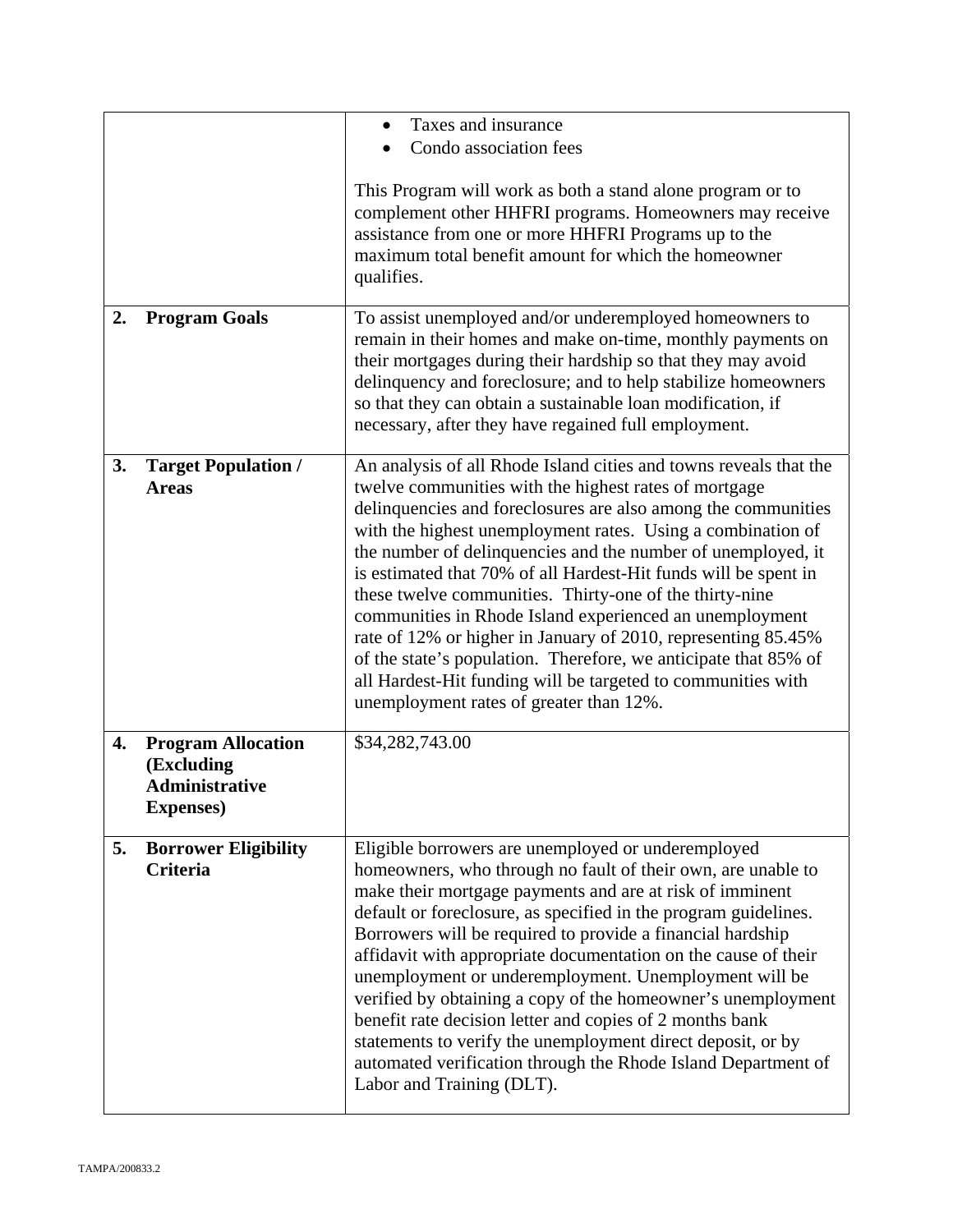|    |                                                       | If information from DLT is unavailable, a letter or other written<br>verification from the former employer indicating job loss was<br>not the fault of the borrower will serve as a substitute.                                                                                                                                                                                                                                                                                                                                                                                                                 |
|----|-------------------------------------------------------|-----------------------------------------------------------------------------------------------------------------------------------------------------------------------------------------------------------------------------------------------------------------------------------------------------------------------------------------------------------------------------------------------------------------------------------------------------------------------------------------------------------------------------------------------------------------------------------------------------------------|
|    |                                                       | Eligible borrowers must have monthly mortgage payments that<br>are greater than 31% of their gross monthly household income<br>and must be able to document the unemployment hardship that<br>has placed them at risk of imminent default or foreclosure.                                                                                                                                                                                                                                                                                                                                                       |
|    |                                                       | Household income must be fully documented and verifiable,<br>income limits apply based on borrowers household gross annual<br>income and family size. Rhode Island's Mortgage Revenue<br>Bond income limits apply to all assistance programs. These<br>eligibility limits are based on the current income and family<br>size. Currently, one or two person households can earn up to<br>\$87,800. Households of three or more can earn up to \$102,400.                                                                                                                                                         |
|    |                                                       | Self-employed borrowers will be required to document loss of<br>business and income and submit appropriate documentation.                                                                                                                                                                                                                                                                                                                                                                                                                                                                                       |
|    |                                                       | Homeowner must contribute the greater of \$250 or 31% of the<br>total gross monthly household income toward their mortgage<br>obligation. They must make their portion of the mortgage<br>payment as directed by Rhode Island Housing or its designee, on<br>time; and must actively seek reemployment during the<br>assistance period.                                                                                                                                                                                                                                                                         |
|    |                                                       | Borrower is able to satisfy program guidelines.                                                                                                                                                                                                                                                                                                                                                                                                                                                                                                                                                                 |
| 6. | <b>Property / Loan</b><br><b>Eligibility Criteria</b> | Assistance will be provided to owner-occupied one-to four-<br>family Rhode Island properties and condominiums provided the<br>original mortgage was not greater than \$729,750.                                                                                                                                                                                                                                                                                                                                                                                                                                 |
| 7. | <b>Program Exclusions</b>                             | Homeowner has cash reserves, non-retirement liquid assets,<br>exceeding \$15,000.                                                                                                                                                                                                                                                                                                                                                                                                                                                                                                                               |
| 8. | <b>Structure of Assistance</b>                        | Funds will be provided in the form of a zero-percent interest,<br>non-recourse, non-amortizing loan secured by the property and<br>forgivable at 20% per year over 5 years, if the homeowner<br>fulfills his or her obligations on a timely basis under the<br>assistance agreement. Borrowers who refinance, transfer title or<br>sell the property within the five-year period must repay the loan<br>on a pro-rata basis provided there is sufficient equity from such<br>refinance, title transfer or sale. Recycled funds will be returned<br>to the HHFRI Program for additional use through December 31, |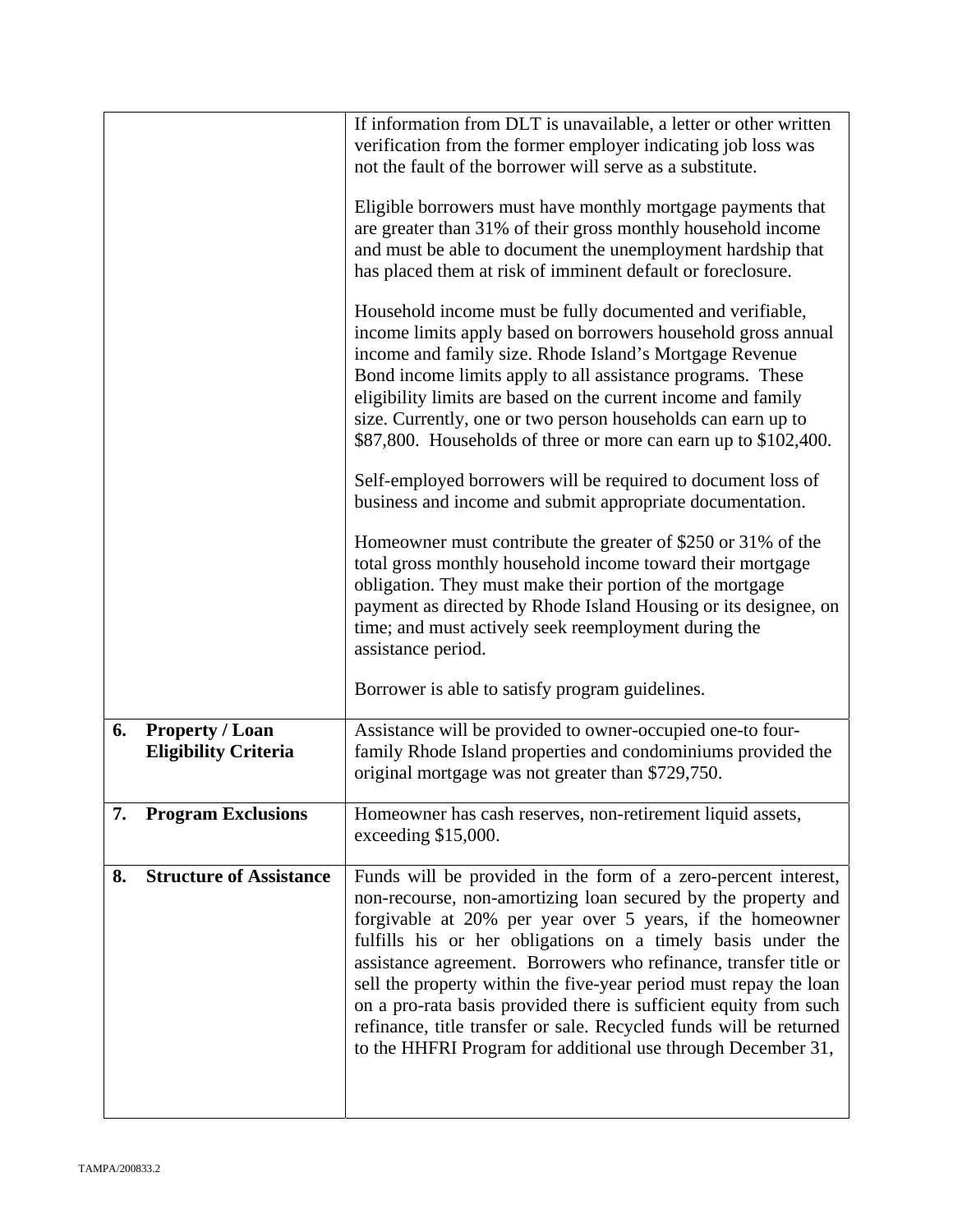|    |                                           | 2017. After December 31, 2017, all remaining and recaptured                                        |
|----|-------------------------------------------|----------------------------------------------------------------------------------------------------|
|    |                                           | funds will be returned to Treasury.                                                                |
|    |                                           |                                                                                                    |
| 9. | <b>Per Household</b><br><b>Assistance</b> | The amount of assistance under MPA-UP is \$25,000 per                                              |
|    |                                           | household.                                                                                         |
|    |                                           | Additionally, in special circumstances, up to \$50,000 in total                                    |
|    |                                           | assistance may be available for targeted homeowners who are at                                     |
|    |                                           | risk of foreclosure.                                                                               |
|    | 10. Duration of Assistance                | The duration of the assistance is determined by the individual                                     |
|    |                                           | need of each eligible borrower up to the maximum household                                         |
|    |                                           | limit. The homeowner may continue receiving assistance for up                                      |
|    |                                           | to 2 months after reemployment as long as the program                                              |
|    |                                           | household limit has not been reached.                                                              |
|    |                                           |                                                                                                    |
|    |                                           | Assistance will be paid directly to the existing servicer,                                         |
|    |                                           | municipality, association, insurer or lien holder and may be                                       |
|    |                                           | distributed in a lump sum or on a monthly basis until the<br>maximum program amount is reached.    |
|    |                                           |                                                                                                    |
|    | 11. Estimated Number of                   | Based on the allocation of funds it is anticipated that                                            |
|    | Participating                             | approximately 1,371 households will receive up to \$25,000. It                                     |
|    | <b>Households</b>                         | is estimated that 1,000 of these households may receive                                            |
|    |                                           | additional assistance through other HHFRI programs.                                                |
|    |                                           |                                                                                                    |
|    | 12. Program Inception /                   | December 1, 2010 until program funds have been exhausted                                           |
|    | <b>Duration</b>                           |                                                                                                    |
|    | 13. Program Interactions                  | MPA-UP program provides up to \$25,000 assistance and acts as                                      |
|    | with Other HFA                            | a gateway to other HHFRI programs.                                                                 |
|    | <b>Programs</b>                           |                                                                                                    |
|    |                                           | MPA-UP program funds may be used in combination with other<br>HHFRI programs up to program limits. |
|    |                                           |                                                                                                    |
|    | 14. Program Interactions                  | MPA-UP compliments the federal HAMP-UP Program by                                                  |
|    | with HAMP                                 | providing assistance to unemployed homeowners who do not                                           |
|    |                                           | qualify for it. For those that do qualify for HAMP-UP, MPA-UP                                      |
|    |                                           | assistance may precede a HAMP-UP forbearance or be used to                                         |
|    |                                           | extend it.                                                                                         |
|    | 15. Program Leverage with                 | There is no investor match required for this program. However,                                     |
|    | <b>Other Financial</b>                    | lender/servicers must be willing to participate.                                                   |
|    | <b>Resources</b>                          |                                                                                                    |
|    |                                           |                                                                                                    |
|    | 16. Qualify as an                         | $\boxtimes$ Yes<br>$\square$ No                                                                    |
|    | Unemployment                              |                                                                                                    |
|    | Program                                   |                                                                                                    |
|    |                                           |                                                                                                    |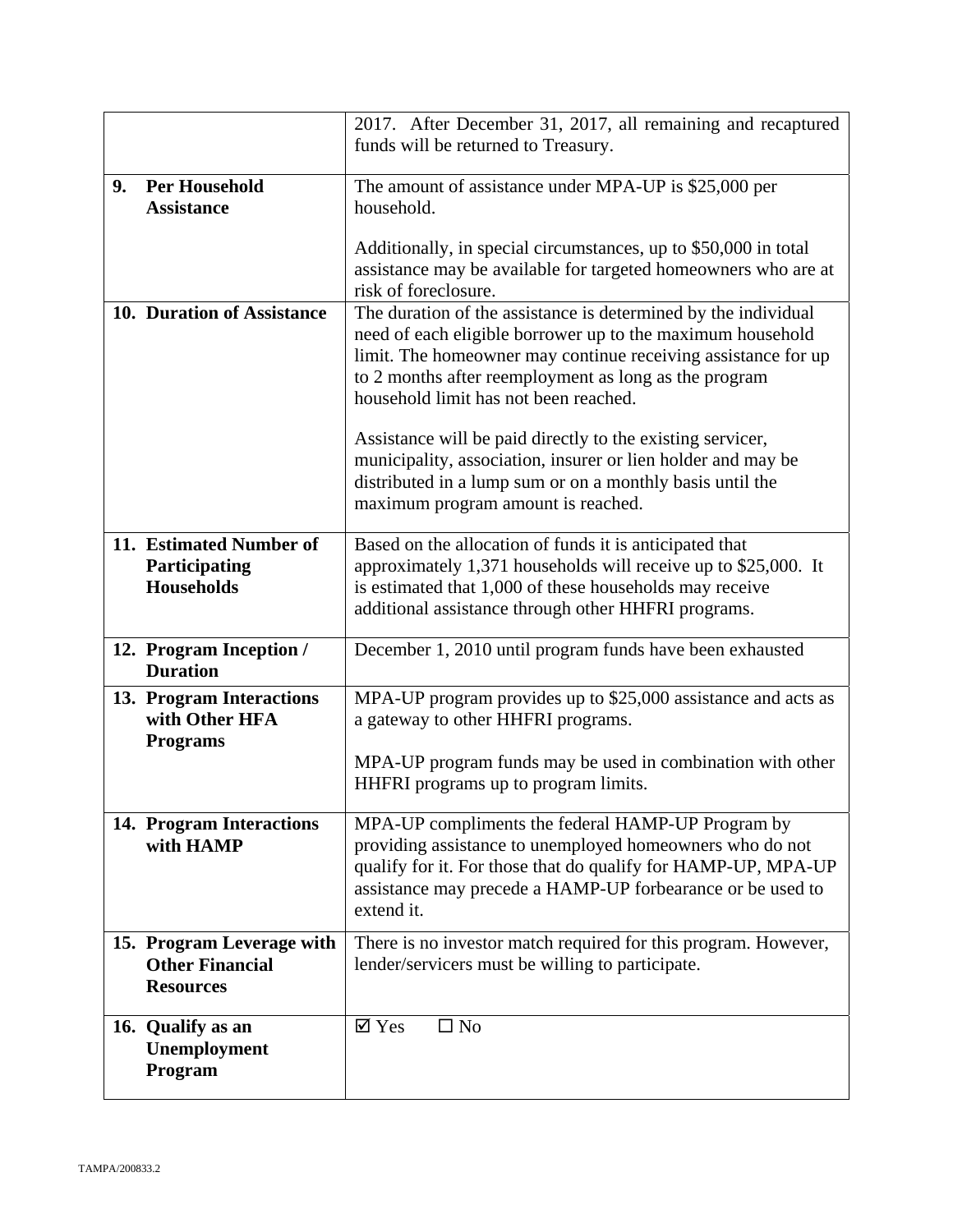#### **Principal Reduction Program Hardest Hit Fund**

|    | 1. Program<br><b>Overview</b>                                                               | In the current housing crisis, many borrowers have found themselves<br>owing more than their homes are worth (i.e. are "underwater"); there<br>is also growing evidence that these loans are more likely to default,<br>and that principal reduction may further the long-term sustainability<br>of a loan. This program, designed by Bank of America, provides<br>financial assistance, matched by the investor, to reduce the principal<br>balance of underwater mortgages. The assistance (\$25,000) will be<br>matched on a dollar-for-dollar basis. Assistance will be provided over<br>a three-year period. Borrowers may access the program through the<br>HFA either directly or by referral from servicer (with HFA approval). |
|----|---------------------------------------------------------------------------------------------|-----------------------------------------------------------------------------------------------------------------------------------------------------------------------------------------------------------------------------------------------------------------------------------------------------------------------------------------------------------------------------------------------------------------------------------------------------------------------------------------------------------------------------------------------------------------------------------------------------------------------------------------------------------------------------------------------------------------------------------------|
|    | 2. Program Goals                                                                            | Leverage HHF dollars by reducing the principal balances of<br>"underwater mortgages" (specifically mortgages for which the mark-<br>to-market LTV is greater than 115%) and provide financial assistance<br>to qualifying homeowners to remain in their homes during this period<br>of steep declines in value.<br>A reduction in principal can achieve desired income and loan-to-value<br>ratios that result in an affordable payment for a customer on the<br>existing mortgage loan or can be used in conjunction with a loan<br>modification.                                                                                                                                                                                      |
|    | 3. Target<br><b>Population /</b><br><b>Areas</b>                                            | The target population includes customers whose loans are at least 60<br>days or more delinquent, where hardship is documented. The goal of<br>the program is to target and address the needs of a customer's specific<br>situation in lieu of targeting certain regions or counties.                                                                                                                                                                                                                                                                                                                                                                                                                                                    |
|    | 4. Program<br><b>Allocation</b><br>(Excluding<br><b>Administrative</b><br><b>Expenses</b> ) | \$2,500,000.00                                                                                                                                                                                                                                                                                                                                                                                                                                                                                                                                                                                                                                                                                                                          |
| 5. | <b>Borrower</b><br>Eligibility<br><b>Criteria</b>                                           | Generally consistent with HAMP Criteria<br>At least 60 days delinquent or in imminent default<br>Signed hardship affidavit, that complies with HAMP<br>Low to Moderate Income $- AMI \le 120\%$ (based on 4 person<br>household; states to provide county income limits)                                                                                                                                                                                                                                                                                                                                                                                                                                                                |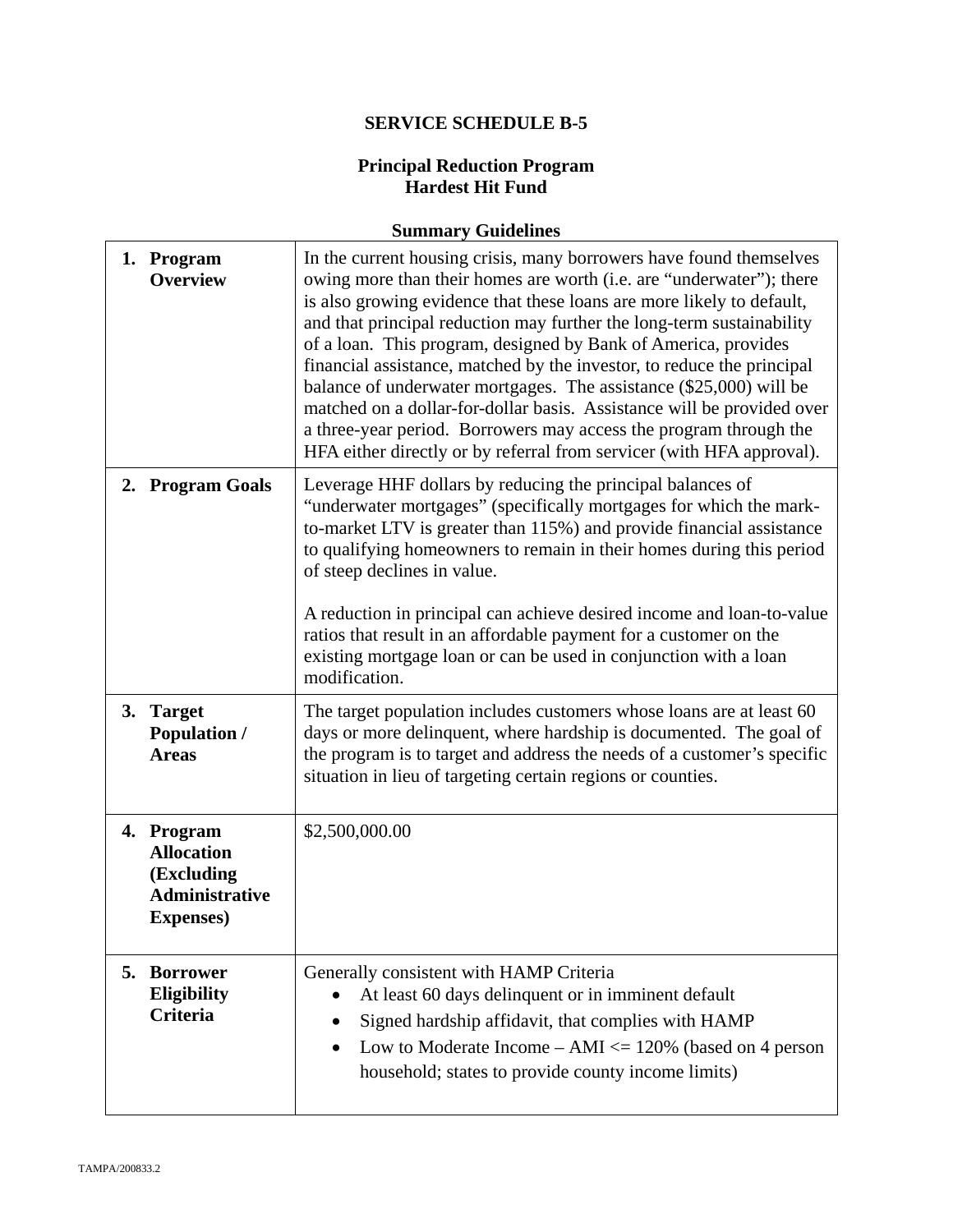| 6. Property/Loan<br><b>Eligibility</b><br><b>Criteria</b>               | The property must be the customer's principal residence; other<br>criteria include:<br>Owner Occupied, Single Family 1-4 unit property<br>٠<br>First Lien, Purchase or Rate & Term Refinance<br>$\bullet$<br>Unpaid principal balance below \$729,750<br>Property not vacant or condemned |
|-------------------------------------------------------------------------|-------------------------------------------------------------------------------------------------------------------------------------------------------------------------------------------------------------------------------------------------------------------------------------------|
| 7. Program<br><b>Exclusions</b>                                         | Exclusions include:<br>Mortgage is a Cash-out-Refinance<br>Loan Originated after 1/1/2009<br>LTV < 115%<br>Notice of trustee sale has been recorded and the trustee sale is<br>scheduled within 7 days of date application received by<br>servicer.                                       |
| 8. Structure of<br><b>Assistance</b>                                    | Assistance will not be structured as a loan, since there is a dollar-for-<br>dollar match on assistance. Principal balance for qualifying<br>mortgages will be reduced in equal installments over a three year<br>period.                                                                 |
| 9. Per Household<br><b>Assistance</b>                                   | \$25,000 HHF dollars (not including investor match).                                                                                                                                                                                                                                      |
| 10. Duration of<br><b>Assistance</b>                                    | Three years.                                                                                                                                                                                                                                                                              |
| 11. Estimated<br>Number of<br>Participating<br><b>Households</b>        | 100.                                                                                                                                                                                                                                                                                      |
| 12. Program<br>Inception /<br><b>Duration</b>                           | Approximately one to three years or until HHF funds are fully<br>utilized.                                                                                                                                                                                                                |
| 13. Program<br><b>Interactions</b><br>with Other HFA<br><b>Programs</b> | Additional aid may be available to eligible homeowners under<br>Temporary and Immediate Homeowner Assistance (TIHA) and<br>Moving Forward Assistance (MFA) up to program limits.                                                                                                          |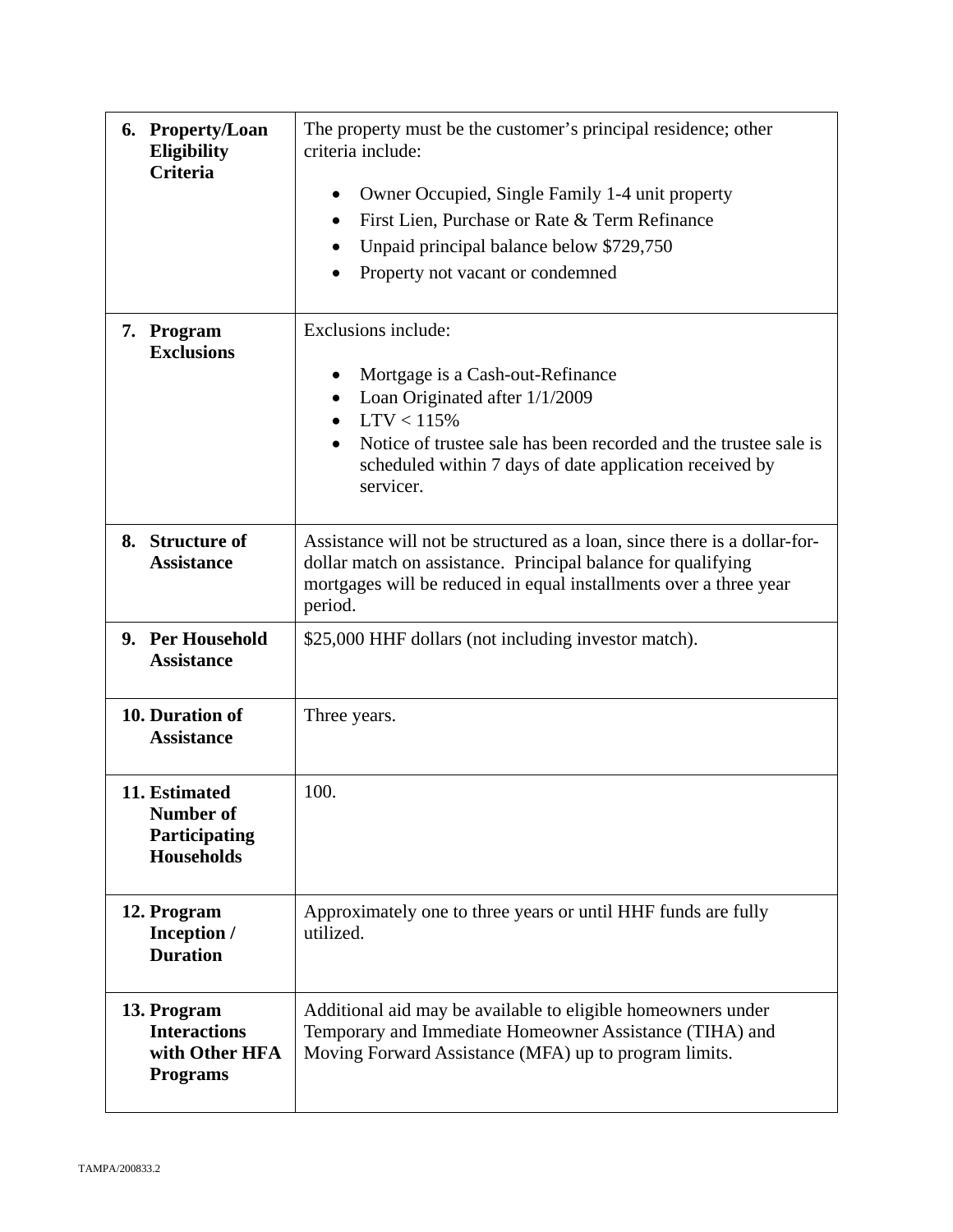| 14. Program<br><b>Interactions</b><br>with HAMP and<br>other Programs      | HHF / Investor principal reduction will be the first step in the<br>principal reduction assistance waterfall, prior to the HAMP<br>alternative waterfall (per the guidance contained within the MHA<br>Handbook) and any proprietary servicer programs. Borrower may<br>access this program after unemployment assistance, but must be able<br>to demonstrate their ability to sustain the modified mortgage. |
|----------------------------------------------------------------------------|---------------------------------------------------------------------------------------------------------------------------------------------------------------------------------------------------------------------------------------------------------------------------------------------------------------------------------------------------------------------------------------------------------------|
| 15. Program<br>Leverage with<br><b>Other Financial</b><br><b>Resources</b> | The applicable investor matches state contributed HHF principal<br>reduction funds on a dollar-for-dollar basis. Servicer waives certain<br>NSF and late charges.                                                                                                                                                                                                                                             |
| 16. Servicer<br>reporting to<br><b>HFA</b>                                 | The servicer will be able to identify all loans which received<br>assistance through a HHF program and provide the HFA updates on<br>the status of the loan (e.g. current/delinquent, foreclosure, short sale,<br>etc.) on a quarterly basis for a period of 12 months after assistance<br>ends.                                                                                                              |
| 17. Qualify as an<br>Unemployment<br><b>Program</b>                        | $\boxtimes$ No<br>$\Box$ Yes                                                                                                                                                                                                                                                                                                                                                                                  |